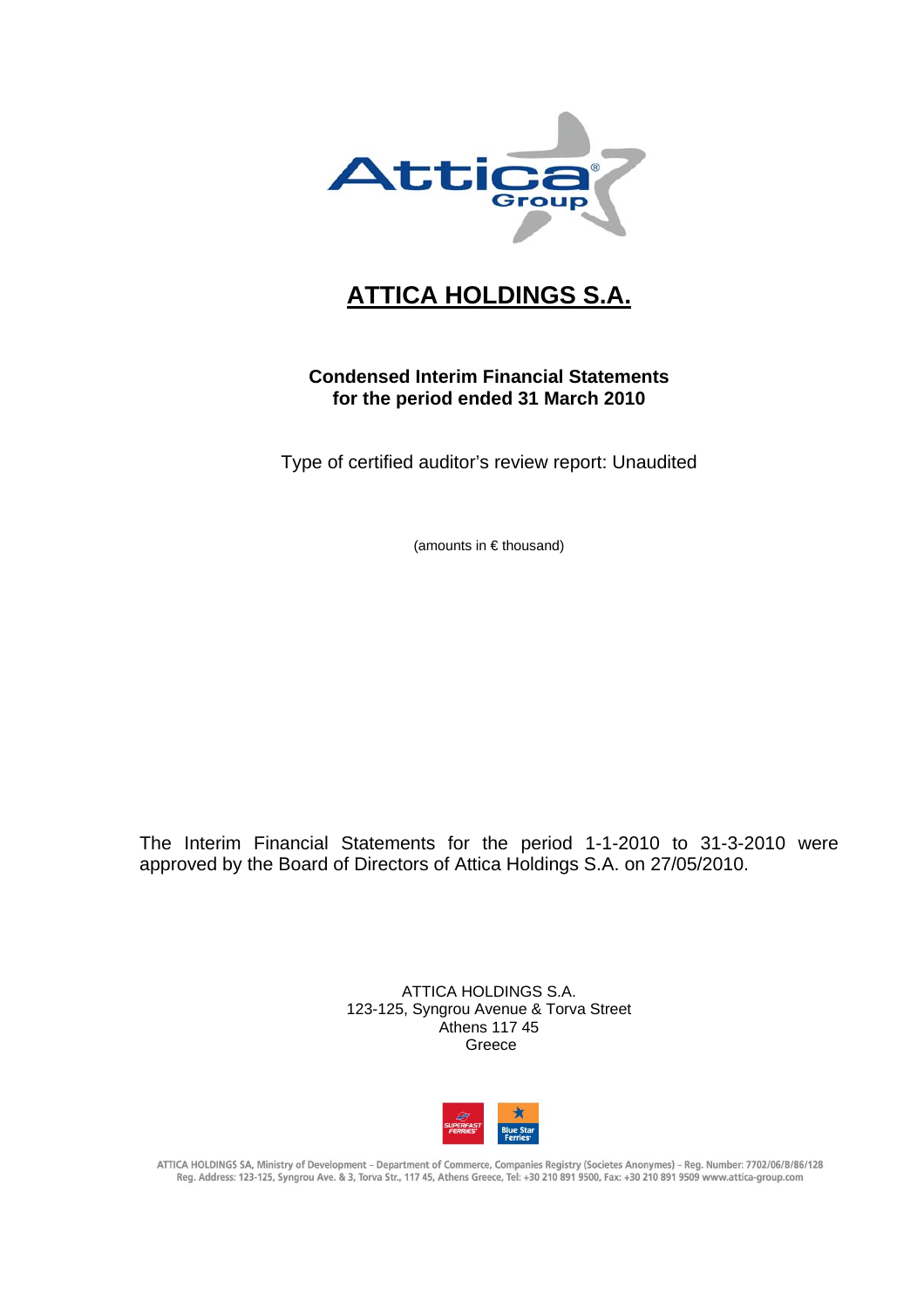

| <b>CONTENTS</b>                                                                             | Page                    |
|---------------------------------------------------------------------------------------------|-------------------------|
| Income Statement of the Group and the Company                                               | 3                       |
| Balance Sheet as at 31 <sup>st</sup> of March 2010 and at December 31, 2009                 | $\overline{\mathbf{4}}$ |
| Statement of Changes in Equity of the Group (period 1-1 to 31-03-2010)                      | $\overline{\mathbf{5}}$ |
| Statement of Changes in Equity of the Company (period 1-1 to 31-03-2010)                    |                         |
| Statement of Changes in Equity of the Group (period 1-1 to 31-03-2009)                      | $\frac{6}{7}$           |
| Statement of Changes in Equity of the Company (period 1-1 to 31-03-2009)                    | 8                       |
| Cash Flow Statement (period 1-1 to 31-03 2010 and 2009)                                     | $\boldsymbol{9}$        |
| <b>Notes to the Financial Statements</b>                                                    | 10                      |
| <b>General Information</b><br>1.                                                            | 10                      |
| 2.<br>Framework for the preparation of financial statements                                 | $10 - 11$               |
| Accounting standards, amendments and interpretations in<br>2.1.                             |                         |
| existing accounting standards which are not yet in effect and have                          |                         |
| not been adopted                                                                            | 11                      |
| IFRS 9: "Financial instruments"<br>2.1.1.                                                   | 11                      |
| 2.1.2<br>Amendments to IFRS 2: "Share-based payments"                                       | $11 - 12$               |
| 2.1.3.<br>Amendment to IFRS 1 "IFRS First Adoption" - Additional                            |                         |
| <b>Exemptions for first-time Adopters</b>                                                   | 12                      |
| Amendment to IFRS 1 "IFRS First Adoption" - Limited Exemptions<br>2.1.4.                    |                         |
| from Comparative Information for IFRS 7. Disclosures of first-time                          |                         |
| <b>Adopters of IFRS</b>                                                                     | 12                      |
| IAS 24 "Related-Party Disclosures (revision)"<br>2.1.5.                                     | 12                      |
| IFRIC 14 (Amendment) – "Advance payment of minimum<br>2.1.6.                                |                         |
| capital requirements"                                                                       | 12                      |
| 2.1.7.<br><b>IFRIC 19: Extinguishing Financial Liabilities with Equity</b>                  | $12 - 13$               |
| 2.1.8.<br>Annual Improvements in 2009                                                       | 13                      |
| 3.<br><b>Consolidation</b>                                                                  | $13 - 14$               |
| 4.<br><b>Related party disclosures</b>                                                      | 14                      |
| 4.1.<br>Intercompany transactions between Attica Holdings S.A.                              |                         |
| and the companies of Attica Group                                                           | $14 - 15$               |
| 4.1.1.<br>Intercompany transactions between Attica Holdings S.A.                            |                         |
| and the companies of MARFIN INVESTMENT Group                                                | 15                      |
| 4.1.2.<br>Intercompany transactions between Attica Holdings S.A.<br>and MARFIN POPULAR BANK |                         |
| 4.2.<br>Guarantees                                                                          | 15<br>15                |
| 4.3.<br>Board of Directors and Executive Directors' Fees                                    | 16                      |
| 5.<br><b>General information for the Financial Statements</b>                               |                         |
| (period 1-1 to 31-03-2010)                                                                  | 16                      |
| Revenue Analysis and Geographical Segment Report<br>5.1.                                    | 16-19                   |
| 5.2.<br>Cost of sales                                                                       | 19                      |
| 5.3.<br>Earning per share-basic                                                             | 19                      |
| 5.4.<br>Tangible assets                                                                     | 19                      |
| <b>Derivatives</b><br>5.5.                                                                  | 19                      |
| 5.6.<br>Other current assets                                                                | 19                      |
| 5.7.<br>Cash and cash equivalents                                                           | 19                      |
| 5.8.<br>Share capital - Share premium                                                       | 20                      |
| 5.9.<br>Other short - term liabilities                                                      | 20                      |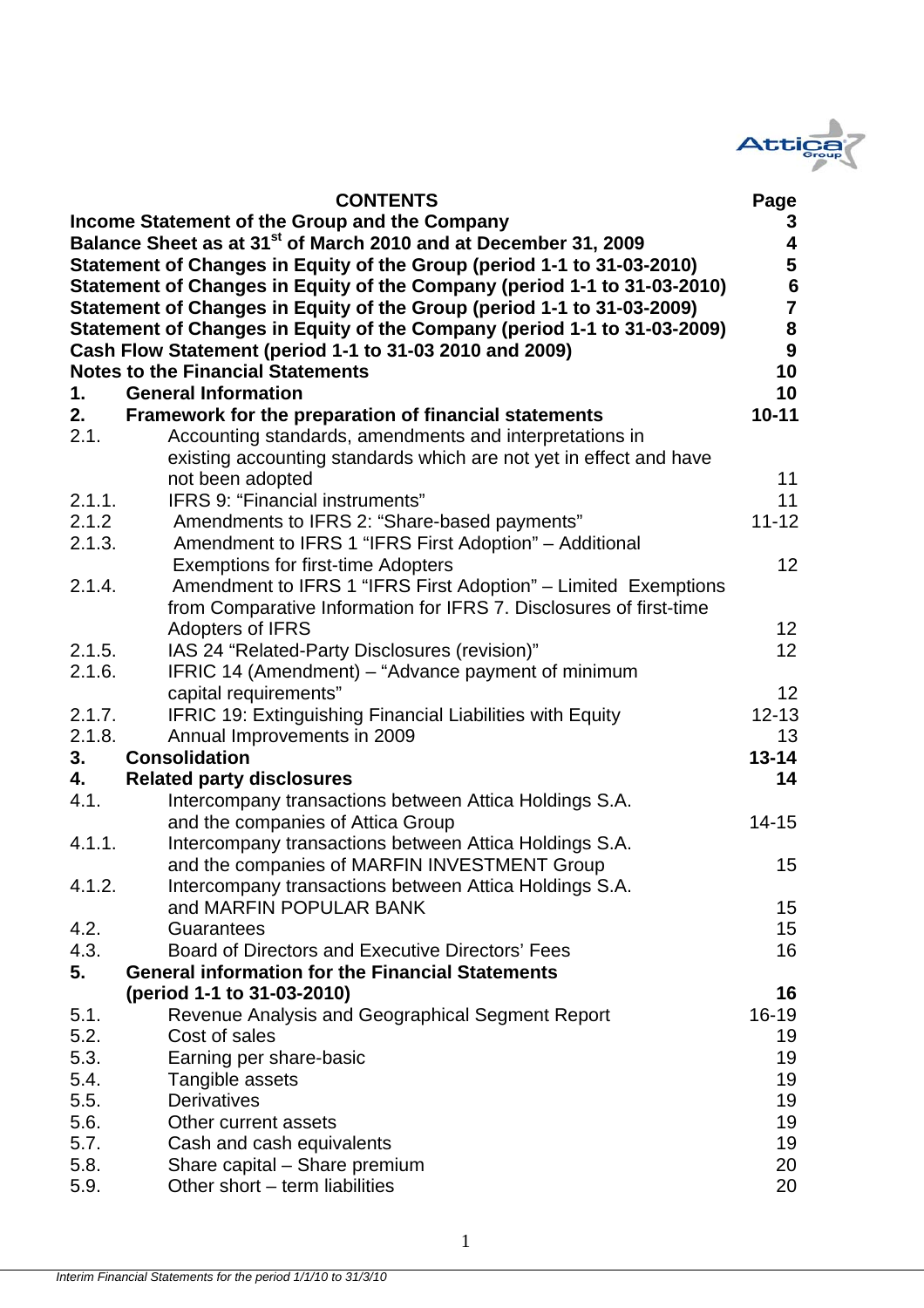

| 6.   | <b>Other information</b>                                                | 20        |
|------|-------------------------------------------------------------------------|-----------|
| 6.1. | Unaudited fiscal years                                                  | $20 - 21$ |
| 6.2. | Payments of borrowings                                                  | 21        |
| 6.3. | Payments of finance and operating leases                                | 21        |
| 6.4. | Provisions                                                              | 21        |
| 6.5. | Contingent assets and liabilities                                       | $21 - 22$ |
| 7.   | <b>Significant events</b>                                               | $22 \,$   |
| 8.   | Events after the balance sheet date                                     | $22 \,$   |
|      | Figures and Information for the period from January 1 to March 31, 2010 | 23        |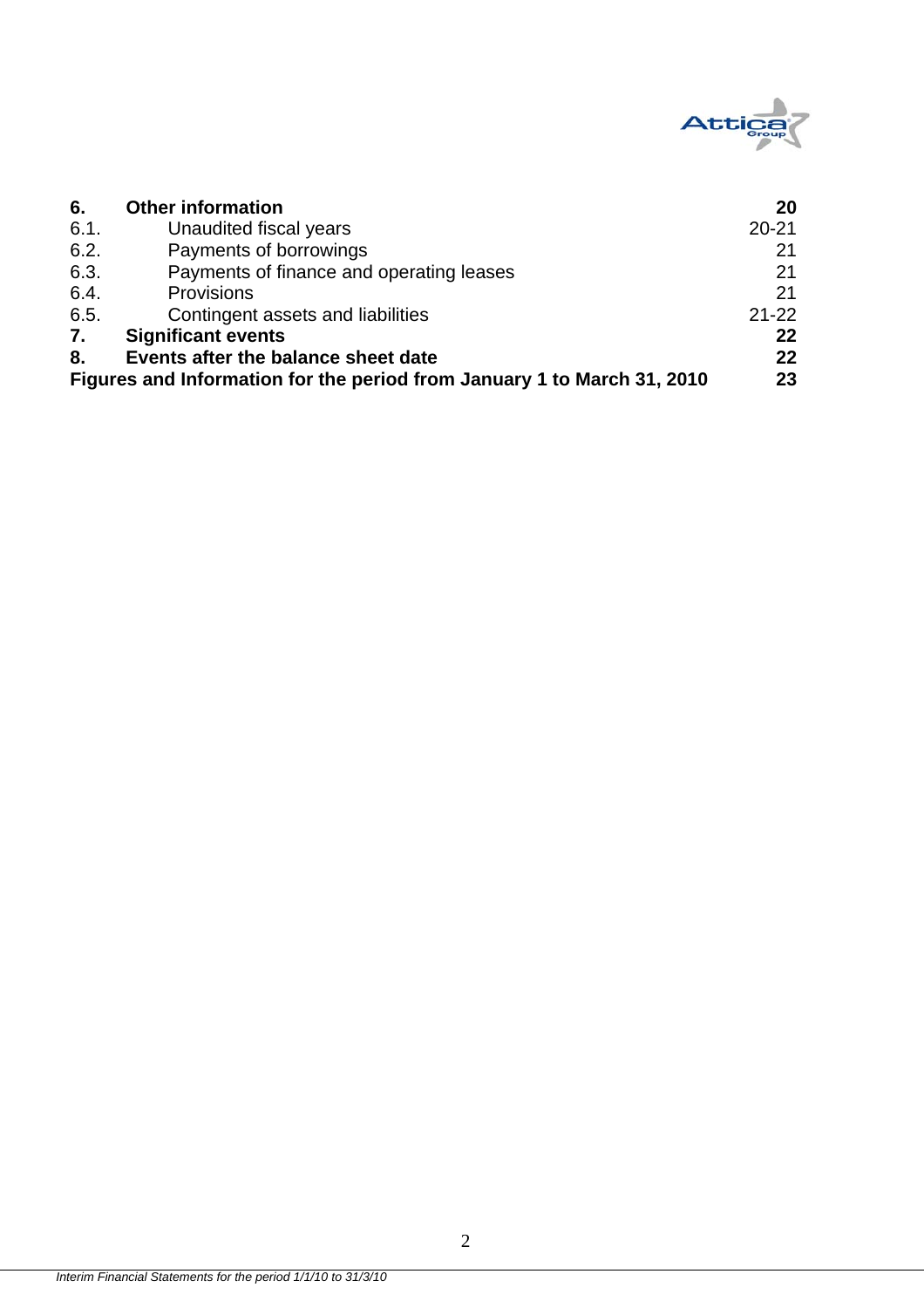

#### **INCOME STATEMENT**

#### For the period ended March 31 2010 & 2009

|                                                                    | $\frac{1}{2}$<br><b>GROUP</b> |                 |                 | <b>COMPANY</b>  |                 |  |  |
|--------------------------------------------------------------------|-------------------------------|-----------------|-----------------|-----------------|-----------------|--|--|
|                                                                    |                               | 1.01-31.03.2010 | 1.01-31.03.2009 | 1.01-31.03.2010 | 1.01-31.03.2009 |  |  |
| <b>Sales</b>                                                       | 5.1                           | 51.586          | 53.241          |                 |                 |  |  |
| Cost of sales                                                      | 5.2                           | $-56.927$       | $-53.929$       |                 |                 |  |  |
| <b>Gross profit</b>                                                |                               | $-5.341$        | -688            | $\mathbf 0$     | $\mathbf 0$     |  |  |
| Administrative expenses                                            |                               | $-7.027$        | $-6.917$        | $-405$          | $-472$          |  |  |
| Distribution expenses                                              |                               | $-4.443$        | $-4.971$        |                 |                 |  |  |
| Other operating income                                             |                               | 54              | 166             |                 | 127             |  |  |
| Other operating expenses                                           |                               |                 |                 |                 |                 |  |  |
| Profit / (loss) before taxes, financing and investment             |                               |                 |                 |                 |                 |  |  |
| activities                                                         |                               | $-16.757$       | $-12.410$       | $-405$          | $-345$          |  |  |
| Other financial results                                            |                               | $-1.365$        | 1.422           | $\mathbf 0$     | 728             |  |  |
| <b>Financial expenses</b>                                          |                               | $-4.028$        | $-4.625$        | $-4$            | -3              |  |  |
| Financial income                                                   |                               | 228             | 834             | 157             | 394             |  |  |
| Income from dividends                                              |                               |                 |                 |                 | 11.535          |  |  |
| Share in net profit (loss) of companies consolidated with the      |                               |                 |                 |                 |                 |  |  |
| equity method                                                      |                               |                 |                 |                 |                 |  |  |
| Profit/ (loss) from sale of assets                                 |                               |                 |                 |                 |                 |  |  |
| Profit before income tax                                           |                               | $-21.922$       | $-14.779$       | $-252$          | 12.309          |  |  |
| Income taxes                                                       |                               | $-25$           | $-34$           |                 |                 |  |  |
| Profit for the period                                              |                               | $-21.947$       | $-14.813$       | $-252$          | 12.309          |  |  |
| Attributable to:                                                   |                               |                 |                 |                 |                 |  |  |
| Owners of the parent                                               |                               | $-21.947$       | $-14.813$       | $-252$          | 12.309          |  |  |
| Non-controlling interests                                          |                               |                 |                 |                 |                 |  |  |
| Earnings After Taxes per Share - Basic (in €)                      | 5.3                           | $-0,1385$       | $-0,1046$       | $-0,0016$       | 0,0869          |  |  |
| Net profit for the period                                          |                               | $-21.947$       | $-14.813$       | $-252$          | 12.309          |  |  |
| Other comprehensive income:                                        |                               |                 |                 |                 |                 |  |  |
| Cash flow hedging:                                                 |                               |                 |                 |                 |                 |  |  |
| - current period gains /(losses)                                   | 5.8.                          | 6.223           | 2.305           |                 | $-2.038$        |  |  |
| - reclassification to profit or loss                               | 5.8.                          | 456             | $-650$          |                 |                 |  |  |
| Exchange differences on translating foreign operations             |                               |                 |                 |                 |                 |  |  |
| Related parties' measurement using the fair value method           |                               |                 |                 |                 |                 |  |  |
| Other comprehensive income for the period before tax               |                               | 6.679           | 1.655           | 0               | $-2.038$        |  |  |
| Income tax relating to components of other comprehensive<br>income |                               |                 |                 |                 |                 |  |  |
| Other comprehensive income for the period, net of tax              |                               | 6.679           | 1.655           | 0               | $-2.038$        |  |  |
| Total comprehensive income for the period after tax                |                               | $-15.268$       | $-13.158$       | $-252$          | 10.271          |  |  |
| Attributable to:                                                   |                               |                 |                 |                 |                 |  |  |
| Owners of the parent                                               |                               | $-15.268$       | $-13.158$       | $-252$          | 10.271          |  |  |
| Non-controlling interests                                          |                               |                 |                 |                 |                 |  |  |

The Notes on pages 10 to 22 are an integral part of these Interim Financial Statements.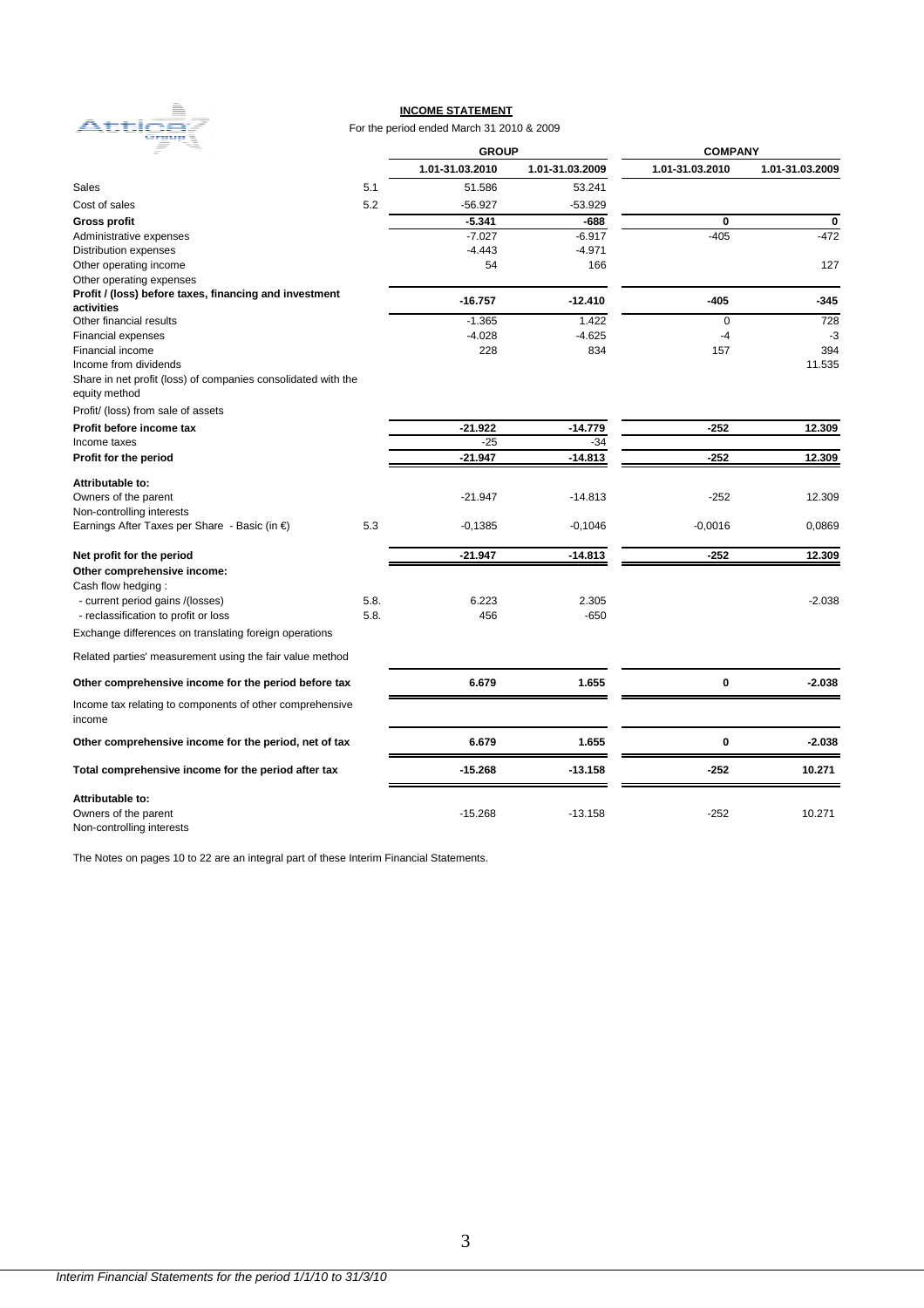

| <b>GROUP</b><br><b>COMPANY</b><br>31/03/2010<br>31/03/2010<br>31/12/2009<br><b>ASSETS</b><br><b>Non-Current Assets</b><br>5.4<br>731.058<br>256<br>Tangible assets<br>738.055<br>Goodwill<br>Intangible assets<br>1.547<br>1.595<br>115<br>521.946<br>Investments in subsidiaries<br>5.5<br>4.194<br>Derivatives<br>2.663<br>2.071<br>1.284<br>Other non current assets<br>Deferred tax asset<br>288<br>288<br>739.750<br>742.009<br>523.601<br>Total<br><b>Current Assets</b><br>4.233<br>4.874<br>Inventories<br>Trade and other receivables<br>57.438<br>64.567<br>5.6<br>31.279<br>25.301<br>901<br>Other current assets<br>5.7<br>72.278<br>17.495<br>7.391<br>Cash and cash equivalents<br>16.870<br>172.357<br>18.396<br>104.483<br>Total<br>Assets held for sale<br>81.500<br>927.992<br>518.296<br><b>Total Assets</b><br>912.107<br>541.997<br><b>EQUITY AND LIABILITIES</b><br><b>Equity</b><br>5.8<br>134.812<br>117.539<br>134.812<br>Share capital<br>5.8<br>266.560<br>Share premium<br>290.614<br>290.614<br>Fair value reserves<br>3.249<br>$-3.430$<br>65.569<br>87.286<br>90.026<br>3.220<br>Other reserves<br>Retained earnings<br>$-21.593$<br>3.094<br>30.130<br>524.345<br>497.108<br>471.049<br><b>Equity attributable to parent's shareholders</b><br>Minority interests<br>497.108<br>471.049<br>524.345<br><b>Total Equity</b><br><b>Non-current liabilities</b> |                        | As at 31 of March 2010 and at December 31, 2009 |     |     |            |
|---------------------------------------------------------------------------------------------------------------------------------------------------------------------------------------------------------------------------------------------------------------------------------------------------------------------------------------------------------------------------------------------------------------------------------------------------------------------------------------------------------------------------------------------------------------------------------------------------------------------------------------------------------------------------------------------------------------------------------------------------------------------------------------------------------------------------------------------------------------------------------------------------------------------------------------------------------------------------------------------------------------------------------------------------------------------------------------------------------------------------------------------------------------------------------------------------------------------------------------------------------------------------------------------------------------------------------------------------------------------------------------------|------------------------|-------------------------------------------------|-----|-----|------------|
|                                                                                                                                                                                                                                                                                                                                                                                                                                                                                                                                                                                                                                                                                                                                                                                                                                                                                                                                                                                                                                                                                                                                                                                                                                                                                                                                                                                             |                        |                                                 |     |     |            |
|                                                                                                                                                                                                                                                                                                                                                                                                                                                                                                                                                                                                                                                                                                                                                                                                                                                                                                                                                                                                                                                                                                                                                                                                                                                                                                                                                                                             |                        |                                                 |     |     | 31/12/2009 |
|                                                                                                                                                                                                                                                                                                                                                                                                                                                                                                                                                                                                                                                                                                                                                                                                                                                                                                                                                                                                                                                                                                                                                                                                                                                                                                                                                                                             |                        |                                                 |     |     |            |
|                                                                                                                                                                                                                                                                                                                                                                                                                                                                                                                                                                                                                                                                                                                                                                                                                                                                                                                                                                                                                                                                                                                                                                                                                                                                                                                                                                                             |                        |                                                 |     |     |            |
|                                                                                                                                                                                                                                                                                                                                                                                                                                                                                                                                                                                                                                                                                                                                                                                                                                                                                                                                                                                                                                                                                                                                                                                                                                                                                                                                                                                             |                        |                                                 |     |     | 272        |
|                                                                                                                                                                                                                                                                                                                                                                                                                                                                                                                                                                                                                                                                                                                                                                                                                                                                                                                                                                                                                                                                                                                                                                                                                                                                                                                                                                                             |                        |                                                 |     |     |            |
|                                                                                                                                                                                                                                                                                                                                                                                                                                                                                                                                                                                                                                                                                                                                                                                                                                                                                                                                                                                                                                                                                                                                                                                                                                                                                                                                                                                             |                        |                                                 |     |     | 122        |
|                                                                                                                                                                                                                                                                                                                                                                                                                                                                                                                                                                                                                                                                                                                                                                                                                                                                                                                                                                                                                                                                                                                                                                                                                                                                                                                                                                                             |                        |                                                 |     |     | 508.671    |
|                                                                                                                                                                                                                                                                                                                                                                                                                                                                                                                                                                                                                                                                                                                                                                                                                                                                                                                                                                                                                                                                                                                                                                                                                                                                                                                                                                                             |                        |                                                 |     |     |            |
|                                                                                                                                                                                                                                                                                                                                                                                                                                                                                                                                                                                                                                                                                                                                                                                                                                                                                                                                                                                                                                                                                                                                                                                                                                                                                                                                                                                             |                        |                                                 |     |     | 1.284      |
|                                                                                                                                                                                                                                                                                                                                                                                                                                                                                                                                                                                                                                                                                                                                                                                                                                                                                                                                                                                                                                                                                                                                                                                                                                                                                                                                                                                             |                        |                                                 |     |     |            |
|                                                                                                                                                                                                                                                                                                                                                                                                                                                                                                                                                                                                                                                                                                                                                                                                                                                                                                                                                                                                                                                                                                                                                                                                                                                                                                                                                                                             |                        |                                                 |     |     | 510.349    |
|                                                                                                                                                                                                                                                                                                                                                                                                                                                                                                                                                                                                                                                                                                                                                                                                                                                                                                                                                                                                                                                                                                                                                                                                                                                                                                                                                                                             |                        |                                                 |     |     |            |
|                                                                                                                                                                                                                                                                                                                                                                                                                                                                                                                                                                                                                                                                                                                                                                                                                                                                                                                                                                                                                                                                                                                                                                                                                                                                                                                                                                                             |                        |                                                 |     |     |            |
|                                                                                                                                                                                                                                                                                                                                                                                                                                                                                                                                                                                                                                                                                                                                                                                                                                                                                                                                                                                                                                                                                                                                                                                                                                                                                                                                                                                             |                        |                                                 |     |     | 18         |
|                                                                                                                                                                                                                                                                                                                                                                                                                                                                                                                                                                                                                                                                                                                                                                                                                                                                                                                                                                                                                                                                                                                                                                                                                                                                                                                                                                                             |                        |                                                 |     |     | 538        |
|                                                                                                                                                                                                                                                                                                                                                                                                                                                                                                                                                                                                                                                                                                                                                                                                                                                                                                                                                                                                                                                                                                                                                                                                                                                                                                                                                                                             |                        |                                                 |     |     |            |
|                                                                                                                                                                                                                                                                                                                                                                                                                                                                                                                                                                                                                                                                                                                                                                                                                                                                                                                                                                                                                                                                                                                                                                                                                                                                                                                                                                                             |                        |                                                 |     |     | 7.947      |
|                                                                                                                                                                                                                                                                                                                                                                                                                                                                                                                                                                                                                                                                                                                                                                                                                                                                                                                                                                                                                                                                                                                                                                                                                                                                                                                                                                                             |                        |                                                 |     |     |            |
|                                                                                                                                                                                                                                                                                                                                                                                                                                                                                                                                                                                                                                                                                                                                                                                                                                                                                                                                                                                                                                                                                                                                                                                                                                                                                                                                                                                             |                        |                                                 |     |     |            |
|                                                                                                                                                                                                                                                                                                                                                                                                                                                                                                                                                                                                                                                                                                                                                                                                                                                                                                                                                                                                                                                                                                                                                                                                                                                                                                                                                                                             |                        |                                                 |     |     |            |
|                                                                                                                                                                                                                                                                                                                                                                                                                                                                                                                                                                                                                                                                                                                                                                                                                                                                                                                                                                                                                                                                                                                                                                                                                                                                                                                                                                                             |                        |                                                 |     |     |            |
|                                                                                                                                                                                                                                                                                                                                                                                                                                                                                                                                                                                                                                                                                                                                                                                                                                                                                                                                                                                                                                                                                                                                                                                                                                                                                                                                                                                             |                        |                                                 |     |     |            |
|                                                                                                                                                                                                                                                                                                                                                                                                                                                                                                                                                                                                                                                                                                                                                                                                                                                                                                                                                                                                                                                                                                                                                                                                                                                                                                                                                                                             |                        |                                                 |     |     | 117.539    |
|                                                                                                                                                                                                                                                                                                                                                                                                                                                                                                                                                                                                                                                                                                                                                                                                                                                                                                                                                                                                                                                                                                                                                                                                                                                                                                                                                                                             |                        |                                                 |     |     | 266.560    |
|                                                                                                                                                                                                                                                                                                                                                                                                                                                                                                                                                                                                                                                                                                                                                                                                                                                                                                                                                                                                                                                                                                                                                                                                                                                                                                                                                                                             |                        |                                                 |     |     | 65.569     |
|                                                                                                                                                                                                                                                                                                                                                                                                                                                                                                                                                                                                                                                                                                                                                                                                                                                                                                                                                                                                                                                                                                                                                                                                                                                                                                                                                                                             |                        |                                                 |     |     | 3.221      |
|                                                                                                                                                                                                                                                                                                                                                                                                                                                                                                                                                                                                                                                                                                                                                                                                                                                                                                                                                                                                                                                                                                                                                                                                                                                                                                                                                                                             |                        |                                                 |     |     | 30.381     |
|                                                                                                                                                                                                                                                                                                                                                                                                                                                                                                                                                                                                                                                                                                                                                                                                                                                                                                                                                                                                                                                                                                                                                                                                                                                                                                                                                                                             |                        |                                                 |     |     | 483.270    |
|                                                                                                                                                                                                                                                                                                                                                                                                                                                                                                                                                                                                                                                                                                                                                                                                                                                                                                                                                                                                                                                                                                                                                                                                                                                                                                                                                                                             |                        |                                                 |     |     |            |
|                                                                                                                                                                                                                                                                                                                                                                                                                                                                                                                                                                                                                                                                                                                                                                                                                                                                                                                                                                                                                                                                                                                                                                                                                                                                                                                                                                                             |                        |                                                 |     |     | 483.270    |
|                                                                                                                                                                                                                                                                                                                                                                                                                                                                                                                                                                                                                                                                                                                                                                                                                                                                                                                                                                                                                                                                                                                                                                                                                                                                                                                                                                                             |                        |                                                 |     |     |            |
|                                                                                                                                                                                                                                                                                                                                                                                                                                                                                                                                                                                                                                                                                                                                                                                                                                                                                                                                                                                                                                                                                                                                                                                                                                                                                                                                                                                             | Deferred tax liability | 288                                             | 288 | 271 | 270        |
| 1.995<br>1.881<br>108<br>Accrued pension and retirement obligations                                                                                                                                                                                                                                                                                                                                                                                                                                                                                                                                                                                                                                                                                                                                                                                                                                                                                                                                                                                                                                                                                                                                                                                                                                                                                                                         |                        |                                                 |     |     | 104        |
| Long-term borrowings<br>322.596<br>328.491                                                                                                                                                                                                                                                                                                                                                                                                                                                                                                                                                                                                                                                                                                                                                                                                                                                                                                                                                                                                                                                                                                                                                                                                                                                                                                                                                  |                        |                                                 |     |     |            |
| Derivatives<br>1.113                                                                                                                                                                                                                                                                                                                                                                                                                                                                                                                                                                                                                                                                                                                                                                                                                                                                                                                                                                                                                                                                                                                                                                                                                                                                                                                                                                        |                        |                                                 |     |     |            |
| <b>Non-Current Provisions</b><br>129<br>735<br>589                                                                                                                                                                                                                                                                                                                                                                                                                                                                                                                                                                                                                                                                                                                                                                                                                                                                                                                                                                                                                                                                                                                                                                                                                                                                                                                                          |                        |                                                 |     |     | 128        |
| 325.614<br>508<br>332.362<br>Total                                                                                                                                                                                                                                                                                                                                                                                                                                                                                                                                                                                                                                                                                                                                                                                                                                                                                                                                                                                                                                                                                                                                                                                                                                                                                                                                                          |                        |                                                 |     |     | 502        |
| <b>Current Liabilities</b>                                                                                                                                                                                                                                                                                                                                                                                                                                                                                                                                                                                                                                                                                                                                                                                                                                                                                                                                                                                                                                                                                                                                                                                                                                                                                                                                                                  |                        |                                                 |     |     |            |
| Trade and other payables<br>24.544<br>23.857<br>11.784                                                                                                                                                                                                                                                                                                                                                                                                                                                                                                                                                                                                                                                                                                                                                                                                                                                                                                                                                                                                                                                                                                                                                                                                                                                                                                                                      |                        |                                                 |     |     | 26.800     |
| Tax payable<br>146<br>143<br>20                                                                                                                                                                                                                                                                                                                                                                                                                                                                                                                                                                                                                                                                                                                                                                                                                                                                                                                                                                                                                                                                                                                                                                                                                                                                                                                                                             |                        |                                                 |     |     | 20         |
| Short-term debt<br>35.073<br>35.025                                                                                                                                                                                                                                                                                                                                                                                                                                                                                                                                                                                                                                                                                                                                                                                                                                                                                                                                                                                                                                                                                                                                                                                                                                                                                                                                                         |                        |                                                 |     |     |            |
| 2.656<br>5.431<br>Derivatives                                                                                                                                                                                                                                                                                                                                                                                                                                                                                                                                                                                                                                                                                                                                                                                                                                                                                                                                                                                                                                                                                                                                                                                                                                                                                                                                                               |                        |                                                 |     |     |            |
| 1.840                                                                                                                                                                                                                                                                                                                                                                                                                                                                                                                                                                                                                                                                                                                                                                                                                                                                                                                                                                                                                                                                                                                                                                                                                                                                                                                                                                                       |                        |                                                 |     |     | 3.725      |
| 5.9<br>Other current liabilities<br>26.966<br>18.923<br>3.500                                                                                                                                                                                                                                                                                                                                                                                                                                                                                                                                                                                                                                                                                                                                                                                                                                                                                                                                                                                                                                                                                                                                                                                                                                                                                                                               |                        |                                                 |     |     | 3.979      |
| 83.379<br>17.144<br>89.385<br>Total<br>41.202<br>Liabilities related to Assets held for sale                                                                                                                                                                                                                                                                                                                                                                                                                                                                                                                                                                                                                                                                                                                                                                                                                                                                                                                                                                                                                                                                                                                                                                                                                                                                                                |                        |                                                 |     |     | 34.524     |
| 414.999<br>456.943<br>17.652<br><b>Total liabilities</b>                                                                                                                                                                                                                                                                                                                                                                                                                                                                                                                                                                                                                                                                                                                                                                                                                                                                                                                                                                                                                                                                                                                                                                                                                                                                                                                                    |                        |                                                 |     |     | 35.026     |
| 927.992<br><b>Total Equity and Liabilities</b><br>912.107<br>541.997                                                                                                                                                                                                                                                                                                                                                                                                                                                                                                                                                                                                                                                                                                                                                                                                                                                                                                                                                                                                                                                                                                                                                                                                                                                                                                                        |                        |                                                 |     |     | 518.296    |

**BALANCE SHEET**

The Notes on pages 10 to 22 are an integral part of these Interim Financial Statements.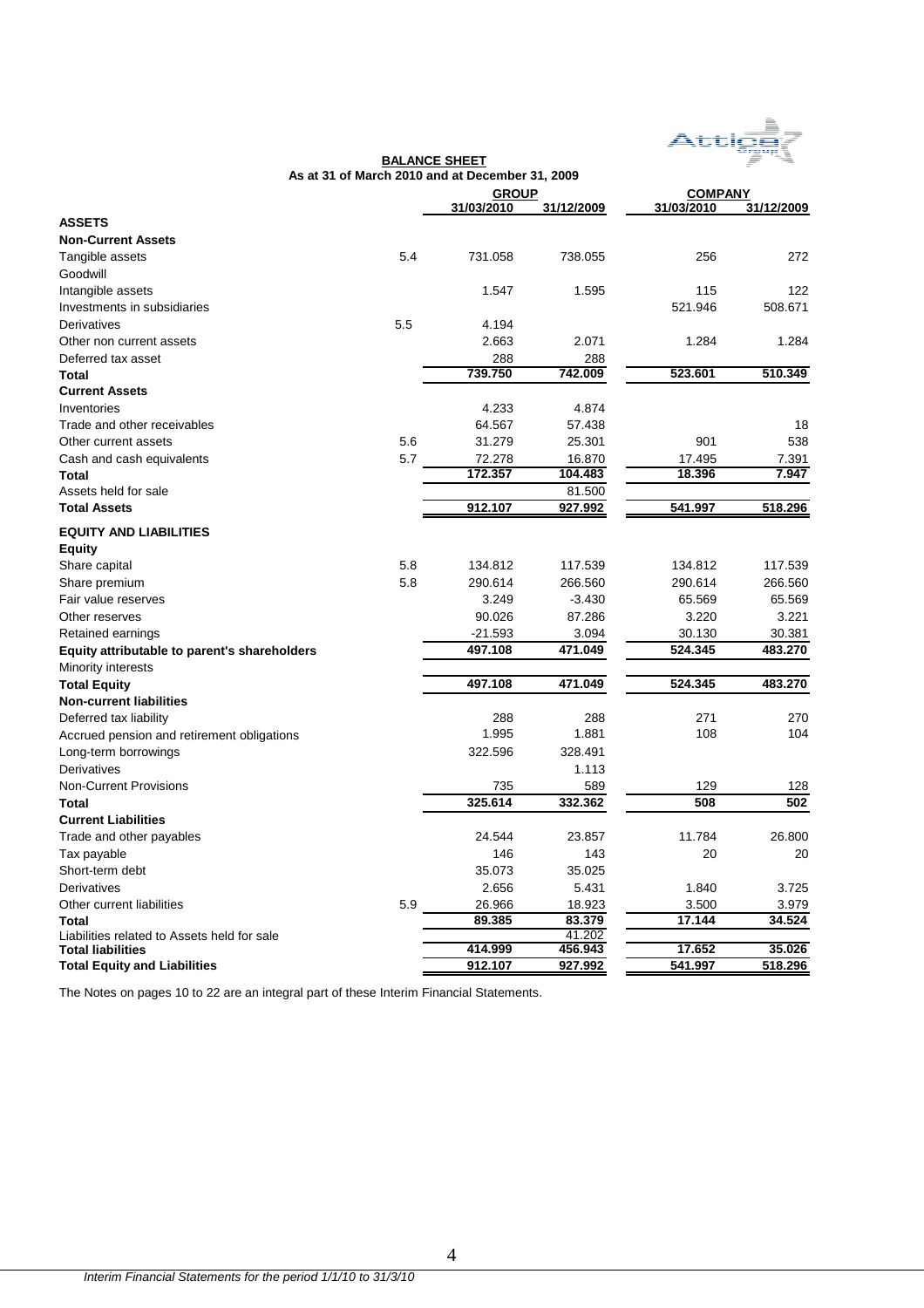

**GROUP**

### **Statement of Changes in Equity**

For the Period 1/01-31/03/2010

|                                                 | Number of<br>shares | <b>Share</b><br>capital | <b>Share</b><br>premium | <b>Revaluation</b><br>of financial<br><b>instruments</b> | <b>Other</b><br>reserves | <b>Retained</b><br>earnings | <b>Total Equity</b> |
|-------------------------------------------------|---------------------|-------------------------|-------------------------|----------------------------------------------------------|--------------------------|-----------------------------|---------------------|
| <b>Balance at 1/1/2010</b>                      | 141.613.700         | 117.539                 | 266,560                 | $-3.430$                                                 | 87.286                   | 3.094                       | 471.049             |
| Changes in accounting policies                  |                     |                         |                         |                                                          |                          |                             |                     |
| <b>Restated balance</b>                         | 141.613.700         | 117.539                 | 266.560                 | $-3.430$                                                 | 87.286                   | 3.094                       | 471.049             |
| Profit for the period                           |                     |                         |                         |                                                          |                          | $-21.947$                   | $-21.947$           |
| Other comprehensive income                      |                     |                         |                         |                                                          |                          |                             |                     |
| Cash flow hedges:                               |                     |                         |                         |                                                          |                          |                             |                     |
| current period gains/(losses)                   |                     |                         |                         | 6.223                                                    |                          |                             | 6.223               |
| reclassification to profit or loss              |                     |                         |                         | 456                                                      |                          |                             | 456                 |
| Available-for-sale financial assets             |                     |                         |                         |                                                          |                          |                             |                     |
| Exchange differences on translating foreign     |                     |                         |                         |                                                          |                          |                             | 0                   |
| operations                                      |                     |                         |                         |                                                          |                          |                             |                     |
| Other comprehensive income after tax            |                     |                         |                         | 6.679                                                    | 0                        | $-21.947$                   | $-15.268$           |
| Share capital issue                             | 20.810.300          | 17.273                  |                         |                                                          |                          |                             | 17.273              |
| <b>Dividends</b>                                |                     |                         |                         |                                                          |                          |                             | 0                   |
| Capitalisation of share premium                 |                     |                         | 24.348                  |                                                          |                          |                             | 24.348              |
| Transfer between reserves and retained earnings |                     |                         |                         |                                                          | 2.740                    | $-2.740$                    |                     |
| Expenses related to share capital increase      |                     |                         | $-294$                  |                                                          |                          |                             | $-294$              |
| <b>Balance at 31/3/2010</b>                     | 162.424.000         | 134.812                 | 290.614                 | 3.249                                                    | 90.026                   | $-21.593$                   | 497.108             |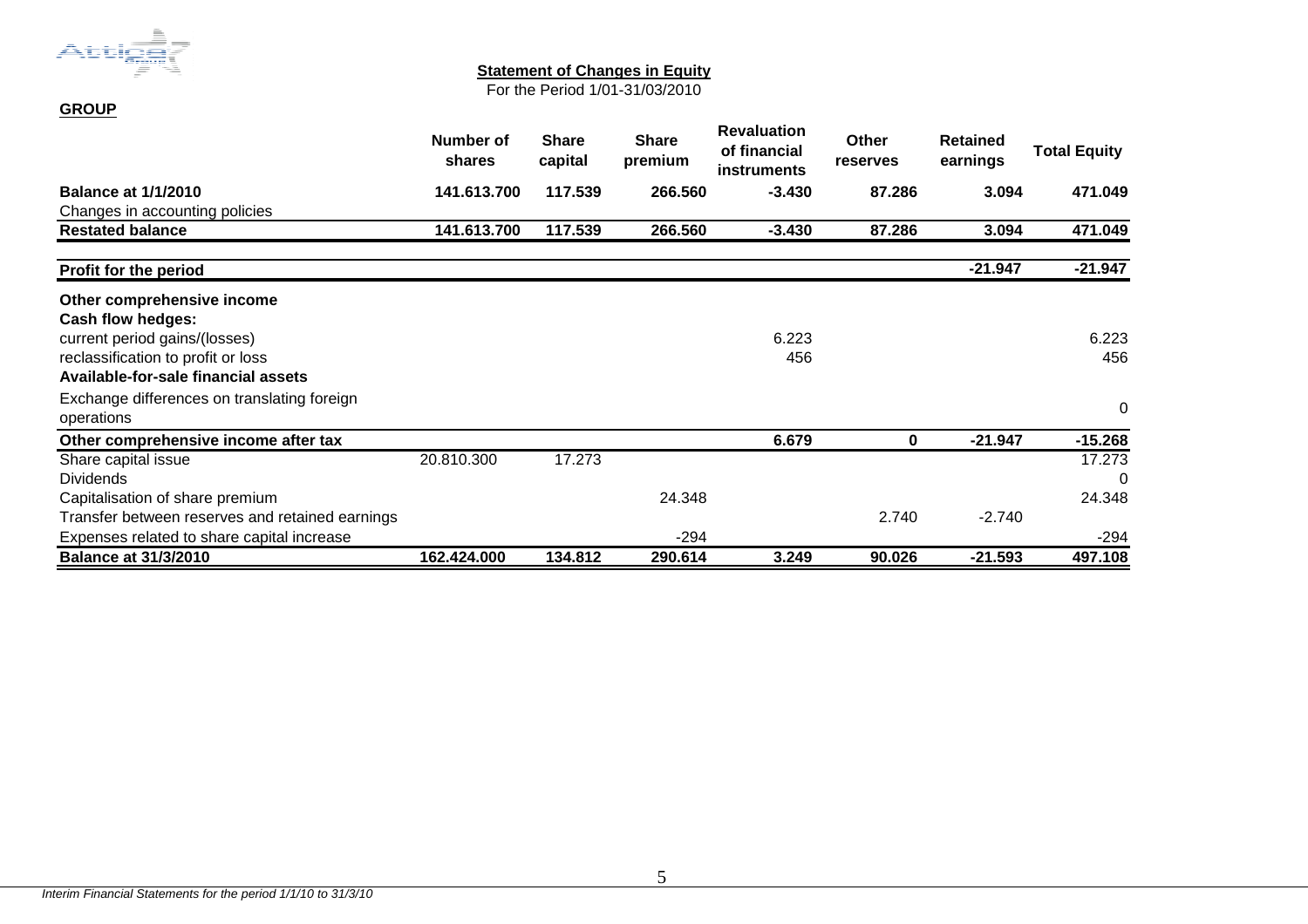

#### **Statement of Changes in Equity**

For the Period 1/01-31/03/2010

#### **COMPANY**

|                                                          | Number of<br>shares | <b>Share</b><br>capital | <b>Share</b><br>premium | non-current<br>assets | <b>Revaluation of Revaluation of</b><br>financial<br>instruments | Other<br>reserves | <b>Retained</b><br>earnings | Total<br>Equity |
|----------------------------------------------------------|---------------------|-------------------------|-------------------------|-----------------------|------------------------------------------------------------------|-------------------|-----------------------------|-----------------|
| <b>Balance at 1/1/2010</b>                               | 141.613.700         | 117.539                 | 266.560                 | 65.569                | 0                                                                | 3.221             | 30.381                      | 483.270         |
| Changes in accounting policies                           |                     |                         |                         |                       |                                                                  |                   |                             |                 |
| <b>Restated balance</b>                                  | 141.613.700         | 117.539                 | 266.560                 | 65.569                | 0                                                                | 3.221             | 30.381                      | 483.270         |
| Profit for the period                                    |                     |                         |                         |                       |                                                                  |                   | $-252$                      | $-252$          |
| Other comprehensive income                               |                     |                         |                         |                       |                                                                  |                   |                             |                 |
| Cash flow hedges:                                        |                     |                         |                         |                       |                                                                  |                   |                             |                 |
| current period gains/(losses)                            |                     |                         |                         |                       |                                                                  |                   |                             |                 |
| reclassification to profit or loss                       |                     |                         |                         |                       |                                                                  |                   |                             |                 |
| Available-for-sale financial assets                      |                     |                         |                         |                       |                                                                  |                   |                             |                 |
| current period gains/(losses)                            |                     |                         |                         |                       |                                                                  |                   |                             |                 |
| Fair value's measurement                                 |                     |                         |                         |                       |                                                                  |                   |                             |                 |
| related parties' measurement using the fair value method |                     |                         |                         |                       |                                                                  |                   |                             |                 |
| Other comprehensive income after tax                     |                     |                         |                         | 0                     | 0                                                                |                   | $-252$                      | -252            |
| Share capital issue                                      | 20.810.300          | 17.273                  |                         |                       |                                                                  |                   |                             | 17.273          |
| <b>Dividends</b>                                         |                     |                         | 24.348                  |                       |                                                                  |                   |                             | 24.348          |
| Capitalisation of share premium                          |                     |                         |                         |                       |                                                                  |                   |                             |                 |
| Transfer between reserves and retained earnings          |                     |                         |                         |                       |                                                                  |                   |                             | 0               |
| Expenses related to share capital increase               |                     |                         | $-294$                  |                       |                                                                  |                   |                             | $-294$          |
| <b>Balance at 31/3/2010</b>                              | 141.613.700         | 134.812                 | 290.614                 | 65.569                | 0                                                                | 3.221             | 30.129                      | 524.345         |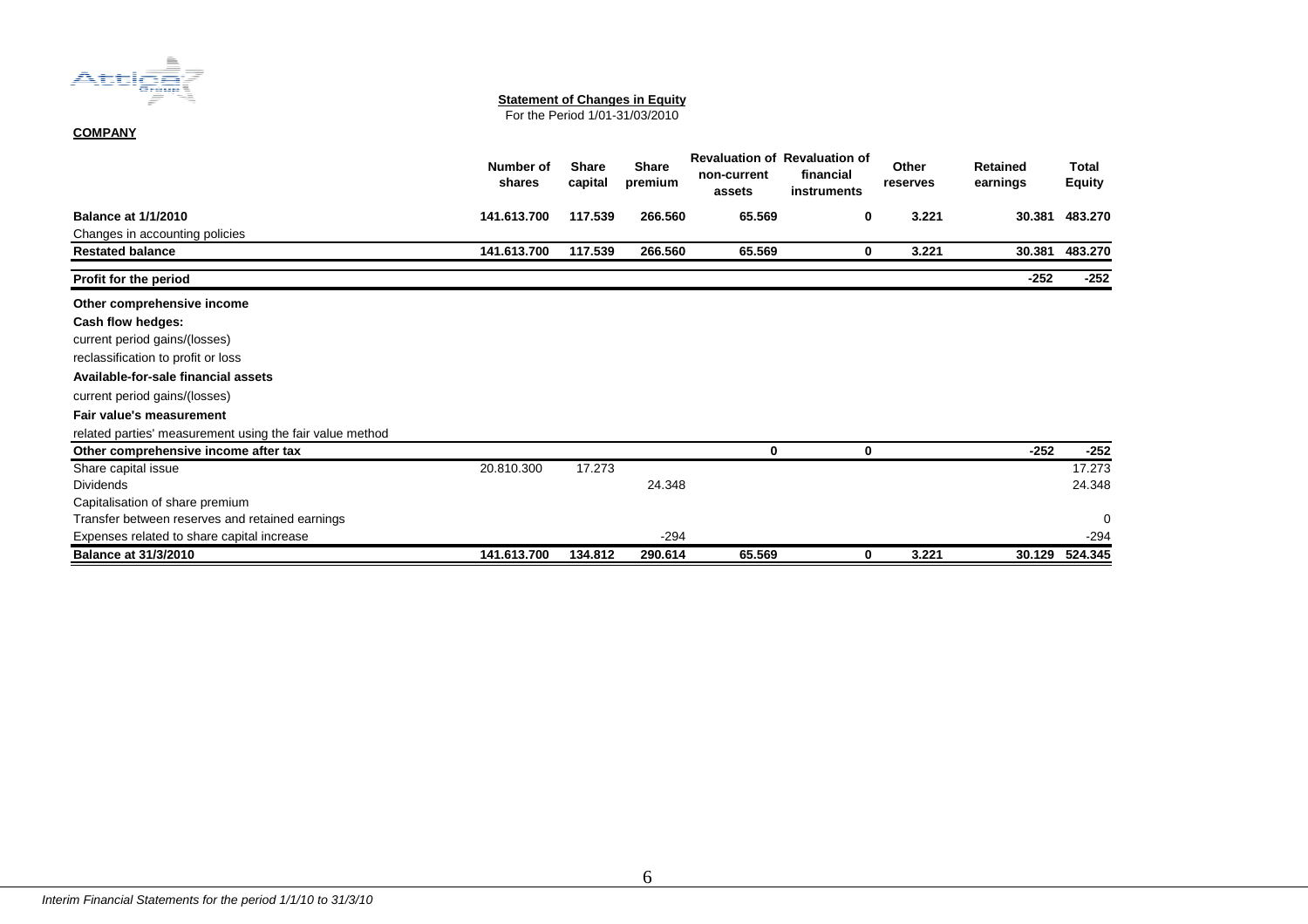

#### **Statement of Changes in Equity**

For the Period 1/01-31/03/2009

#### **GROUP**

|                                                           | Number of<br>shares | <b>Share</b><br>capital | <b>Share</b><br>premium | <b>Revaluation of</b><br>financial<br>instruments | Other<br>reserves | <b>Retained</b><br>earnings | Total<br><b>Equity</b> |
|-----------------------------------------------------------|---------------------|-------------------------|-------------------------|---------------------------------------------------|-------------------|-----------------------------|------------------------|
| <b>Balance at 1/1/2009</b>                                | 141.163.700         | 117.539                 | 266.560                 | $-8.924$                                          | 62.250            | 65.407                      | 502.832                |
| Changes in accounting policies                            |                     |                         |                         |                                                   |                   |                             |                        |
| <b>Restated balance</b>                                   |                     | 117.539                 | 266.560                 | $-8.924$                                          | 62.250            | 65.407                      | 502.832                |
| Profit for the period                                     |                     |                         |                         |                                                   |                   | $-14.813$                   | $-14.813$              |
| Other comprehensive income                                |                     |                         |                         |                                                   |                   |                             |                        |
| Cash flow hedges:                                         |                     |                         |                         |                                                   |                   |                             |                        |
| Gains/(losses) taken to equity                            |                     |                         |                         | 2.305                                             |                   |                             | 2.305                  |
| reclassification to profit or loss                        |                     |                         |                         | -650                                              |                   |                             | -650                   |
| Available-for-sale financial assets:                      |                     |                         |                         |                                                   |                   |                             |                        |
| current period gains/(losses)                             |                     |                         |                         |                                                   |                   |                             |                        |
| reclassification to profit or loss                        |                     |                         |                         |                                                   |                   |                             |                        |
| Exchange differences on translating foreign operations    |                     |                         |                         |                                                   |                   |                             |                        |
| Tax on items taken directly to or transferred from equity |                     |                         |                         |                                                   |                   |                             |                        |
| Total recognised income and expense for the period        |                     | 0                       | 0                       | 1.655                                             | $\bf{0}$          | $-14.813$                   | $-13.158$              |
| <b>Balance at 31/3/2009</b>                               | 141.163.700         | 117.539                 | 266.560                 | -7.269                                            | 62.250            | 50.594                      | 489.674                |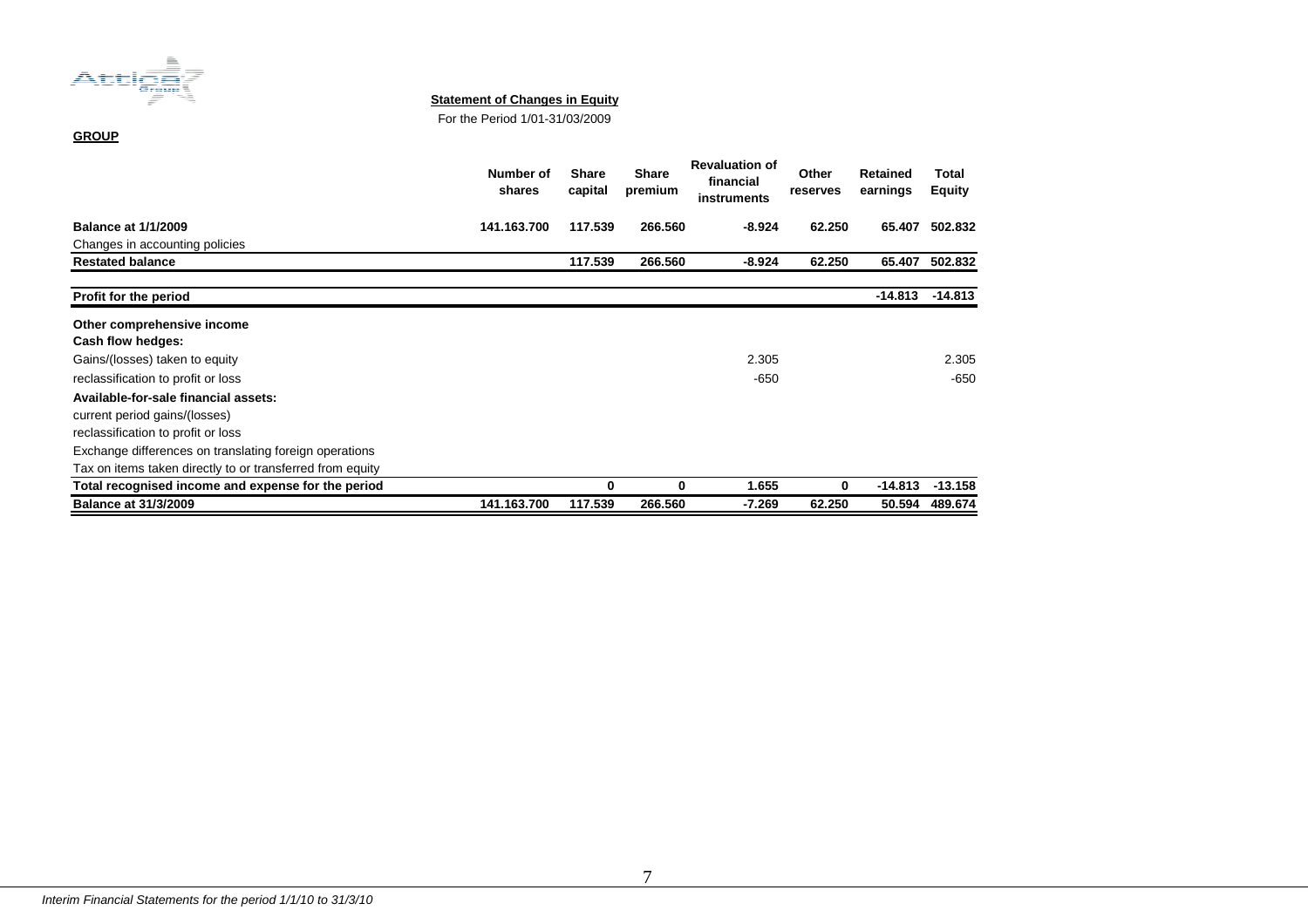

#### **Statement of Changes in Equity**

For the Period 1/01-31/03/2009

#### **COMPANY**

|                                                           | Number of<br>shares | <b>Share</b><br>capital | Share<br>premium | Revaluation<br>of non-<br>current<br>assets | <b>Revaluation of</b><br>financial<br>instruments | Other<br>reserves | <b>Retained</b><br>earnings | Total<br>Equity |
|-----------------------------------------------------------|---------------------|-------------------------|------------------|---------------------------------------------|---------------------------------------------------|-------------------|-----------------------------|-----------------|
| <b>Balance at 1/1/2009</b>                                | 141.163.700         | 117.539                 | 266.560          | 130.701                                     | -1.889                                            | $-21.045$         | 44.129                      | 535.995         |
| Changes in accounting policies                            |                     |                         |                  |                                             |                                                   |                   |                             |                 |
| <b>Restated balance</b>                                   |                     | 117.539                 | 266.560          | 130.701                                     | $-1.889$                                          | $-21.045$         | 44.129                      | 535.995         |
| <b>Profit for the period</b>                              |                     |                         |                  |                                             |                                                   |                   | 12.309                      | 12.309          |
| Other comprehensive income                                |                     |                         |                  |                                             |                                                   |                   |                             |                 |
| <b>Cash flow hedges:</b>                                  |                     |                         |                  |                                             |                                                   |                   |                             |                 |
| Gains/(losses) taken to equity                            |                     |                         |                  |                                             | $-2.038$                                          |                   |                             | $-2.038$        |
| reclassification to profit or loss                        |                     |                         |                  |                                             |                                                   |                   |                             |                 |
| Exchange differences on translating foreign operations    |                     |                         |                  |                                             |                                                   |                   |                             |                 |
| Tax on items taken directly to or transferred from equity |                     |                         |                  |                                             |                                                   |                   |                             |                 |
| Total recognised income and expense for the period        |                     | 0                       | 0                |                                             | $-2.038$                                          | 0                 | 12.309                      | 10.271          |
| <b>Balance at 31/3/2009</b>                               | 141.163.700         | 117.539                 | 266.560          | 130.701                                     | -3.927                                            | -21.045           | 56.438                      | 546.266         |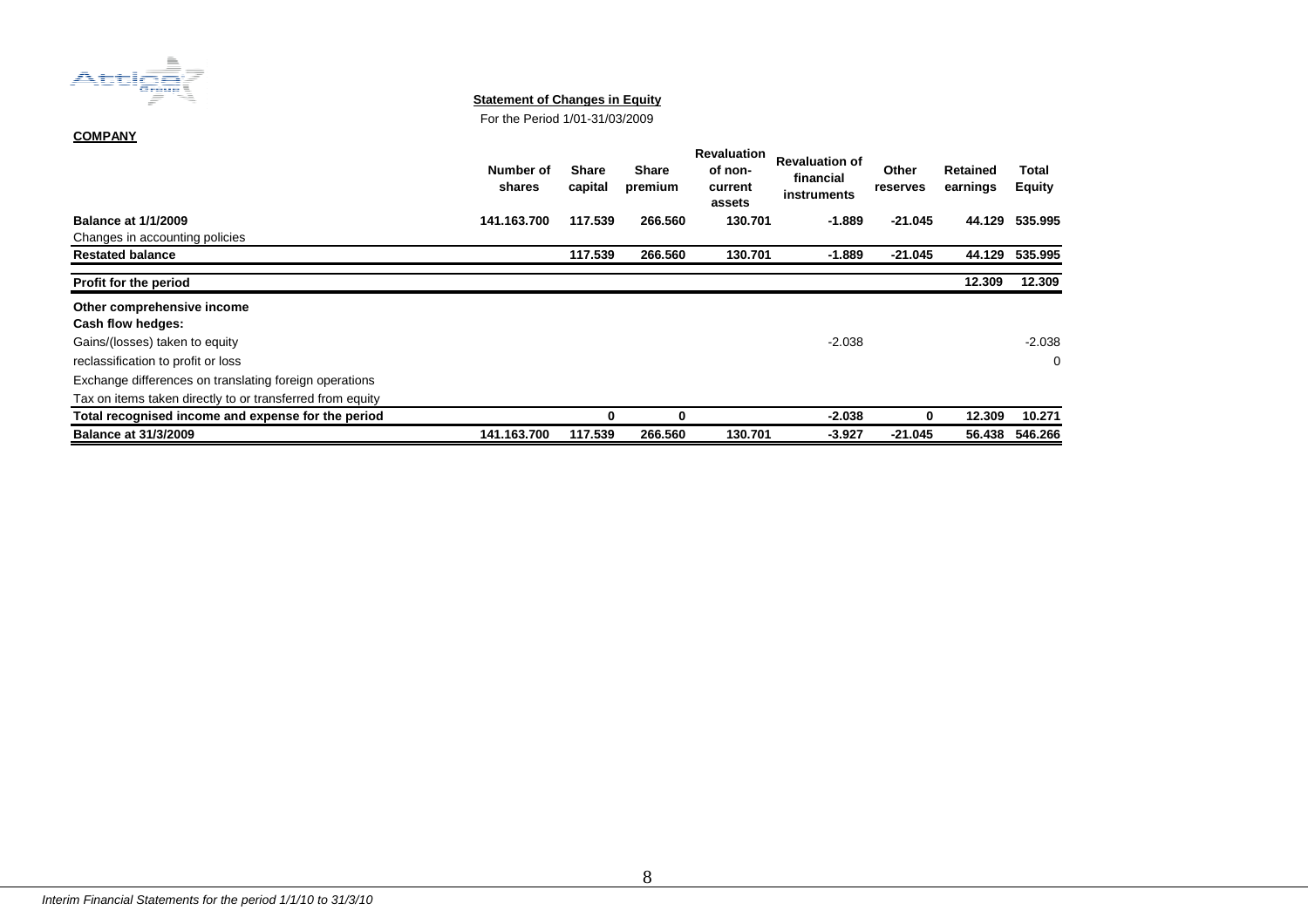

### **CASH FLOW STATEMENT**

For the period 1/1-31/3 2010 & 2009

|                                                           | <b>GROUP</b>                |           | <b>COMPANY</b>              |           |
|-----------------------------------------------------------|-----------------------------|-----------|-----------------------------|-----------|
|                                                           | 1/1-31/3/2010 1/1-31/3/2009 |           | 1/1-31/3/2010 1/1-31/3/2009 |           |
| <b>Cash flow from Operating Activities</b>                |                             |           |                             |           |
| Profit/(Loss) Before Taxes                                | $-21.922$                   | $-14.779$ | $-252$                      | 12.309    |
| <b>Adjustments for:</b>                                   |                             |           |                             |           |
| Depreciation & amortization                               | 6.732                       | 6.948     | 22                          | 19        |
| Deferred tax expense                                      |                             |           |                             |           |
| Provisions                                                | 124                         | 252       | $\overline{2}$              | 4         |
| Foreign exchange differences                              | -8                          | $-1.647$  |                             | $-860$    |
| Net (profit)/Loss from investing activities               | 1.141                       | $-739$    | $-157$                      | $-11.798$ |
| Interest and other financial expenses                     | 3.991                       | 4.595     | 4                           | 3         |
| Plus or minus for Working Capital changes:                |                             |           |                             |           |
| Decrease/(increase) in Inventories                        | 640                         | 112       |                             |           |
| Decrease/(increase) in Receivables                        | $-17.257$                   | $-4.301$  | $-344$                      | 69        |
| (Decrease)/increase in Payables (excluding banks)         | 9.688                       | 7.649     | $-17.378$                   | $-255$    |
| Less:                                                     |                             |           |                             |           |
| Interest and other financial expenses paid                | $-1.266$                    | $-3.090$  | $-2$                        | $-1$      |
| Taxes paid                                                | $-1.803$                    | $-27$     |                             |           |
| Operating cash flows of discontinued operations           |                             |           |                             |           |
|                                                           |                             |           |                             |           |
| Total cash inflow/(outflow) from operating activities (a) | $-19.940$                   | $-5.027$  | $-18.105$                   | $-510$    |
| <b>Cash flow from Investing Activities</b>                |                             |           |                             |           |
| Acquisition of subsidiaries, associated companies, joint  |                             |           |                             |           |
| ventures and other investments                            |                             |           | $-13.275$                   | $-48.005$ |
| Purchase of tangible and intangible assets                | $-322$                      | $-212$    |                             |           |
| Proceeds from sale of tangible and intangible assets      | 81.500                      |           |                             |           |
| Derivtives' result                                        |                             | 834       |                             | 394       |
| Interest received                                         | 228                         |           | 157                         |           |
| Dividends received                                        |                             |           |                             | 11.535    |
| Investing cash flows of discontinued operations           |                             |           |                             |           |
| Total cash inflow/(outflow) from investing activities (b) | 81.406                      | 622       | $-13.118$                   | $-36.076$ |
|                                                           |                             |           |                             |           |
| <b>Cash flow from Financing Activities</b>                |                             |           |                             |           |
| Proceeds from issue of Share Capital                      | 41.621                      |           | 41.621                      |           |
| Proceeds from Borrowings                                  |                             |           |                             |           |
| Expenses related to share capital increase                | $-294$                      |           | $-294$                      |           |
| Proceeds from subsidiaries capital return                 |                             |           |                             | 24.877    |
| Payments of Borrowings                                    | $-47.245$                   | $-5.969$  |                             |           |
| Payments of finance lease liabilities                     | $-144$                      | $-148$    |                             |           |
| Dividends paid                                            |                             |           |                             |           |
| Equity return to shareholders                             |                             |           |                             |           |
| Financing cash flows of discontinued operations           |                             |           |                             |           |
| Total cash inflow/(outflow) from financing activities (c) | $-6.062$                    | $-6.117$  | 41.327                      | 24.877    |
| Net increase/(decrease) in cash and cash equivalents      |                             |           |                             |           |
| $(a)+(b)+(c)$                                             | 55.404                      | $-10.522$ | 10.104                      | $-11.709$ |
| Cash and cash equivalents at beginning of period          | 16.870                      | 119.124   | 7.391                       | 51.429    |
| Exchange differences in cash and cash equivalents         | 4                           | 1.309     | O                           | 860       |
| Cash and cash equivalents at end of period                | 72.278                      | 109.911   | 17.495                      | 40.580    |

The Notes on pages 10 to 22 are an integral part of these Interim Financial Statements. The method used for the preparation of the above Cash Flow Statement is the Indirect Method.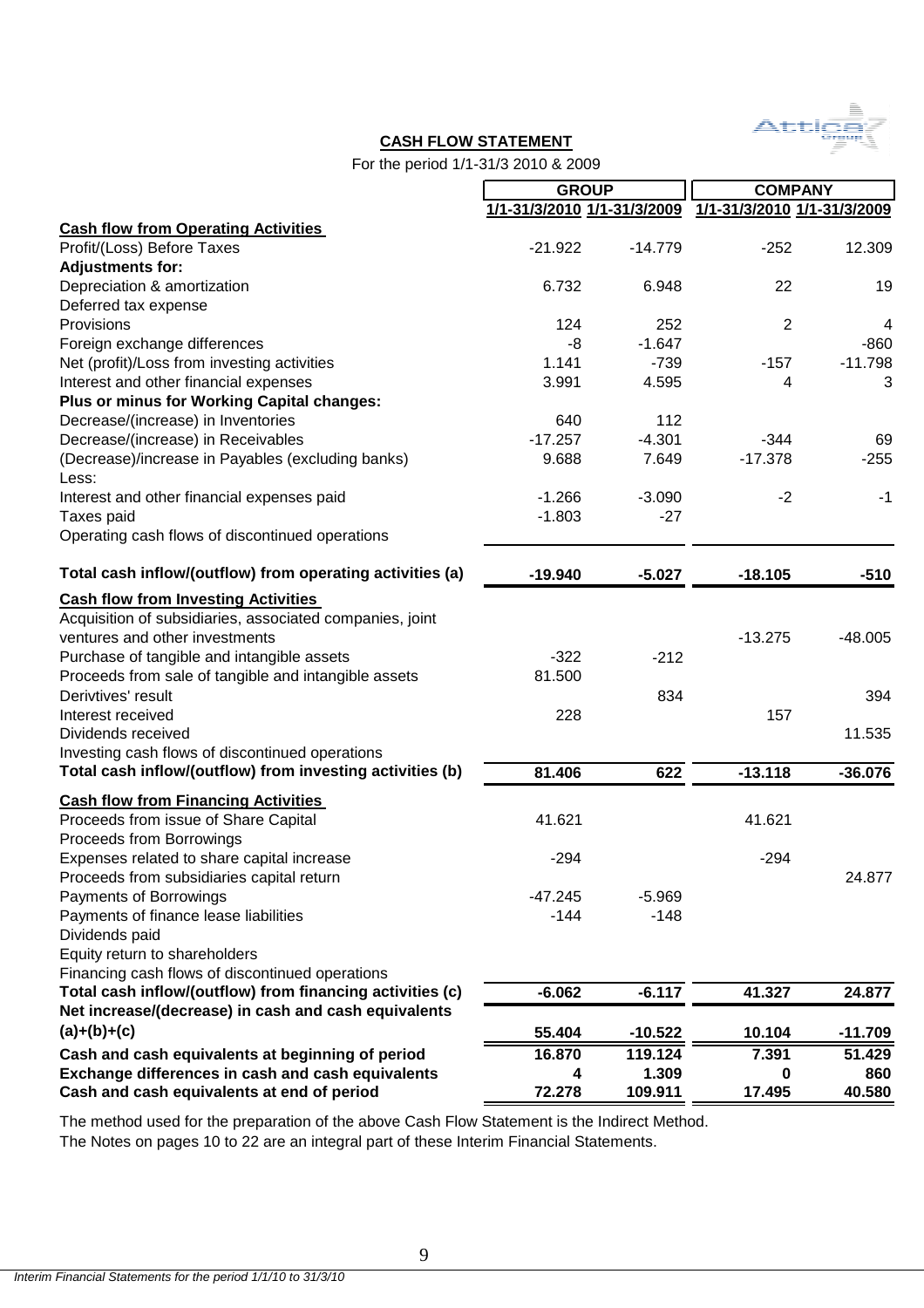

## **NOTES TO THE FINANCIAL STATEMENTS**

### **1. General information**

ATTICA HOLDINGS S.A. ("ATTICA GROUP") is a Holding Company and as such does not have trading activities of its own. The Company, through its subsidiaries, mainly operates in passenger shipping and in travel agency services.

The headquarters of the Company are in Athens, Greece, 123-125, Syngrou Avenue & 3, Torva Street, 11745.

The number of employees, at period end, was 6 for the parent company and 1.223 for the Group, while at 31/3/2009 was 6 and 1.313 respectively.

Attica Holdings S.A. shares are listed in the Athens Stock Exchange under the ticker symbol ATTICA.

The corresponding ticker symbol for Bloomberg is ATTICA GA and for Reuters is EPA.AT.

The total number of common registered voting shares, after the share capital increase (see § 5.8), outstanding as at 31 March 2010 was 162.424.000 while the weighted average number of shares was 158.493.166 (see § 5.3). The total market capitalization was  $\epsilon$  287.490 thousand approximately. The total market capitalization has been calculating in accordance with the number of shares after the share capital increased due to the fact that the new Attica shares started trading in Athens Stock Exchange on  $2^{nd}$  February 2010.

The financial statements of Attica Holdings S.A. are included, using the full consolidation method, in the consolidated financial statements of MARFIN INVESTMENT GROUP HOLDINGS S.A. which is registered in Greece and whose total participation in the company (directly & indirectly), was 88,7%.

The interim financial statements of the Company and the Group for the period ending at 31 March 2010 were approved by the Board of Directors on May 27, 2010.

*Due to rounding there may be minor differences in some amounts.* 

### **2. Framework for the preparation of financial statements**

 The financial statements for the period 1/1-31/3/2010 have been prepared in accordance with the International Financial Reporting Standards (IFRS) which have been issued by the International Accounting Standards Board (IASB) and the interpretations which have been issued by the International Financial Reporting Interpretations Committee as adopted by the European Union. More specifically, for the preparation of the current period's Financial Statements the Group has applied IAS 34 "Interim Financial Reporting".

Furthermore, the consolidated financial statement have been prepared based on historic cost principal as amended for readjustment of land plots and buildings, financial assets available for sale and financial assets and liabilities (including financial derivatives) at fair value through profit and loss, going concern principle, and are in accordance with the International Financial Reporting Standards (IFRS) as issued by the International Accounting Standards Board (I.A.S.B.) as well as their interpretations, as issued by **International Financial Reporting Interpretations Committee** (**IFRIC**) of I.A.S.B.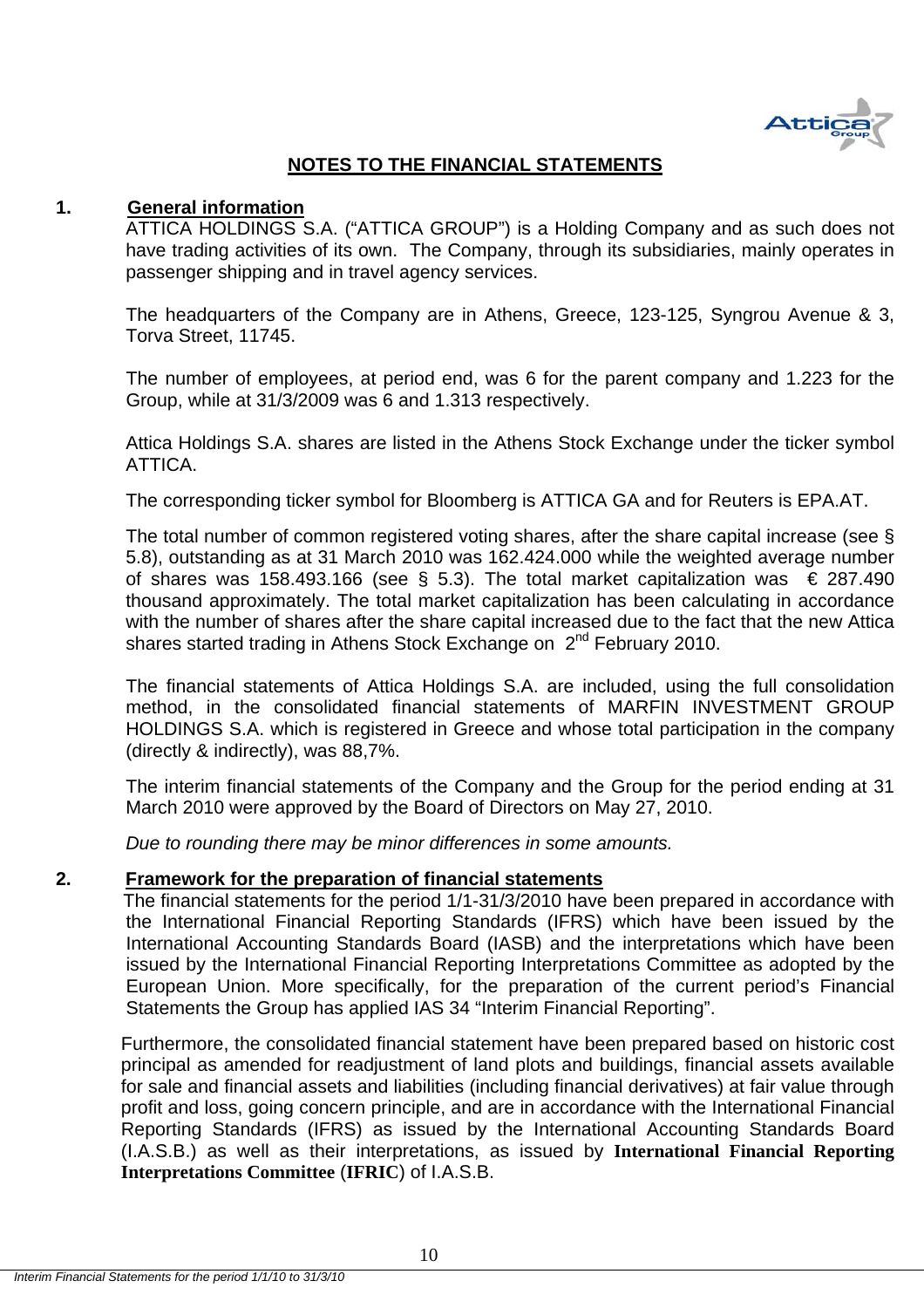

Condensed interim financial statements comprise limited scope of information as compared to that presented in the annual financial statements. Therefore, the attached interim financial statements shall be used in line with the annual financial statements as of 31<sup>st</sup> December 2009.

The preparation of financial statements in accordance with the International Financial Reporting Standards (IFRS) requires the use of accounting assumptions. Moreover, it requires the management estimates under the application of the Group accounting principle.

The accounting principles used by the Group for the preparation of the financial statements are the same as those used for the preparation of the financial statements for the fiscal year 2009 and have been consistently applied to all the periods presented as apart from the changes listed below.

2.1. Accounting standards, amendments and interpretations in existing accounting standards which are not yet in effect and have not been adopted.

Furthermore, IASB has issued the following new IFRSs, amendments and interpretations which are not mandatory in the financial statements presented and which, up to the issuance date of these financial statements, they had not been adopted by the EU.

2.1.1. IFRS 9: "Financial instruments"

IASB plans to fully replace IAS 39 "Financial Instruments, recognition and measurement" towards the end of 2010, when it will be placed in effect for the annual fiscal periods that will begin on January 1, 2013. IFRS 9 will be the first stage of the overall replacement plan for IAS 39.The basic stages are as follows:

Stage 1: Recognition and measurement

Stage 2: Impairment methodology

Stage 3: Hedge accounting

Furthermore, an additional plan is been discussed on issues regarding discontinuance of recognition.

IFRS 9 aims to reduce the complexity entailed in the accounting treatment of financial instruments, providing less categories of financial assets and a principle based on the approximation for their classification. According to the new standard, the financial entity classifies financial assets either under depreciated cost or at fair value, based on:

a) the company's business model for the management of financial assets and

b) the characteristics of compatible cash flows of financial assets (if it has not chosen to define a financial asset at fair value through profit and loss).

The existence of only two categories – depreciated cost and fair value – means that only one impairment model is required in the framework of the new standard, thus reducing complexity.

An impact from the application of IFRS 9 is being assessed by the company, as an impact on Equity and on the results of the business plan, which the company will choose in order to manage its financial assets, is not expected.

2.1.2. Amendments to IFRS 2: "Share-based payments"

IASB has issued an amendment to IFRS 2 regarding vesting conditions under chapter: drafting and cancellation. None of the current payment programs which are based on equity instruments are influenced by these amendments.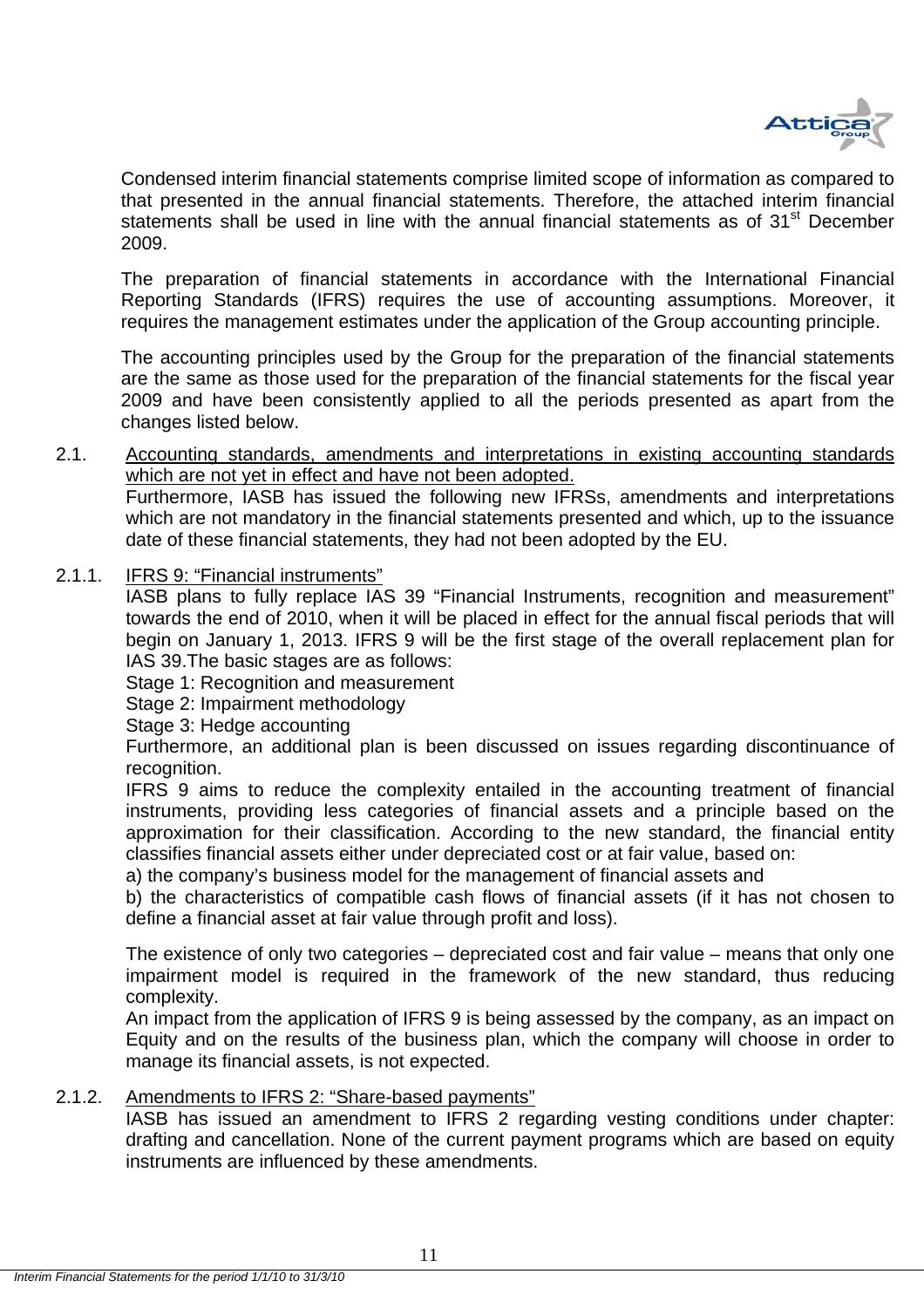

The Management believes that the amendments to IFRS 2 shall not affect the Group's accounting principles. Amendments to IFRSs are applied by businesses for the annual periods that begin on or after 01/01/2010. The application of the amendment is not expected to affect the Group's financial statements.

- 2.1.3. Amendment to IFRS 1 "IFRS First Adoption" Additional Exemptions for first-time Adopters This amendment provides an exemption from the retroactive application of IFRS in measuring of assets for petroleum, natural gas and leasing sectors. This amendment is applied for annual periods that begin on or after January 1, 2010. This amendment is not applicable in the Group's tasks.
- 2.1.4. Amendment to IFRS 1 "IFRS First Adoption" Limited Exemptions from Comparative Information for IFRS 7 Disclosures of first-time Adopters of IFRS. This Amendment exempts businesses that are first-time adopters of IFRS from the obligation to provide comparative information regarding disclosures required by IFRS 2 "Financial Means: Disclosures") This amendment is applied for annual periods that begin on or after July 1, 2010.

This amendment is not applicable in the Group's tasks.

2.1.5. IAS 24 "Related-Party Disclosures (revision)"

By this amendment, the definition of related-parties is clarified and an attempt is made to reduce disclosures of transactions between related-parties of the public sector. In particular, the obligation of related-parties of the public sector to disclose details of all transactions performed with the public sector and other related-parties of the public sector is abolished; it clarifies and simplifies the definition of "related-party" and imposes the disclosure not only of the relations, transactions and other actions between related-parties, but also of obligations both in individual and consolidated financial statements.

This amendment, which has not yet been adopted by the European Union, will enter into mandatory application as of January 1,2011. The application of the revised standard is not expected to affect the financial statements.

2.1.6. IFRIC 14 (Amendment) – "Advance payment of minimum capital requirements"

This amendment was made in order to revoke the limitation that entities had to recognize an asset that arose from voluntary advance payment towards a benefits program in order to cover its minimum capital liabilities. This amendment is applied for annual periods that begin on or after July 1, 2011. This amendment is not applicable for the Group.

### 2.1.7. IFRIC 19: Extinguishing Financial Liabilities with Equity

Interpretation 19 examines the accounting treatment issue of cases in which the terms of a financial liability constitute an object of renegotiation and, as a result, entities issue shares to the creditor in order to fully or partially extinguish the financial liability. Such transactions are sometimes referred to as an exchange of "debit-equity instruments" or of shares and their frequency is increasing in the economic crisis.

For the publication of IFRIC 19, there was a significant diversity in the accounting treatment of such transactions. The new Interpretation is applied for accounting periods that begin on or after July 1, 2010 and their early adoption is permitted. Interpretation 19 only regards the accounting of the debtor in such transactions.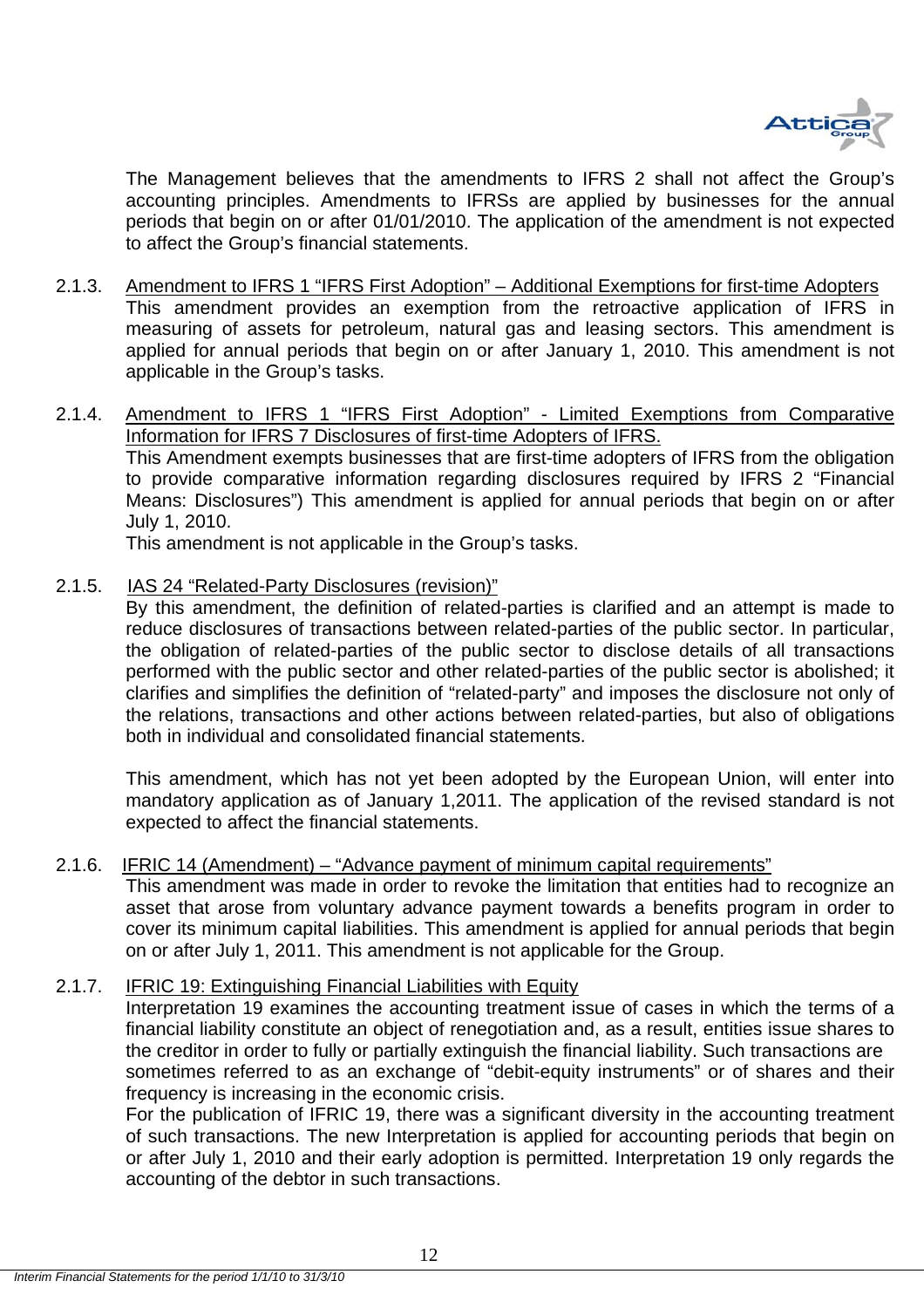

It is not applicable when the creditor is also a direct or indirect shareholder and acts in that capacity or when the creditor and the entity are controlled by the same counterparty or counterparties before and after the transaction and the transaction essentially includes capital distribution by or to the entity. Financial liabilities which are extinguished with the issuance of equity instruments according to the initial terms of the financial liability also lie outside the scope of the Interpretation's application.

Interpretation 19 requires that the debtor accounts for the financial liability, which has been extinguished with equity, as follows:

• the issuance of equity instruments to debtors in order to extinguish a financial liability or part of a financial liability is the exchange that is made in accordance with paragraph 41 of IAS 39; the entity measures the equity instruments that are issued at fair value, except if the measurement cannot be reliable;

• if it is not possible to reliably measure the fair value of the equity instruments, then the fair value of the financial liability, that was extinguished, shall be used.

• the difference of the book value of the financial liability which is being extinguished and of the exchange which is made, is recognized in profit or loss.

IFRIC 19 "Extinguishing Financial Liabilities with Equity" shall be applied by businesses in the future for annual periods that begin on or after 01/07/2010.

### 2.1.8. Annual Improvements in 2009

During 2009, IASB issued annual IFRS Improvements for 2009 – a series of 12 adjusted Standards – which is part of the program for annual improvements of the Standards. The IASB annual improvements program aims to perform necessary, but not urgent, IFRS adjustments which were not part of a broader program of revisions. Most adjustments for annual periods begin on or after January 1, 2010, while an early application is permitted. The Group does not intend to apply any of the Standards or the Interpretations at an earlier

date.

Based on the existing structure of the Group and the accounting policies followed, the Management does not expect significant impacts (unless otherwise stated) on the Group's financial statements from the application of the aforementioned Standards and interpretations, when these become effective.

### **3. Consolidation**

The following directly subsidiaries are being consolidated using the full consolidation method.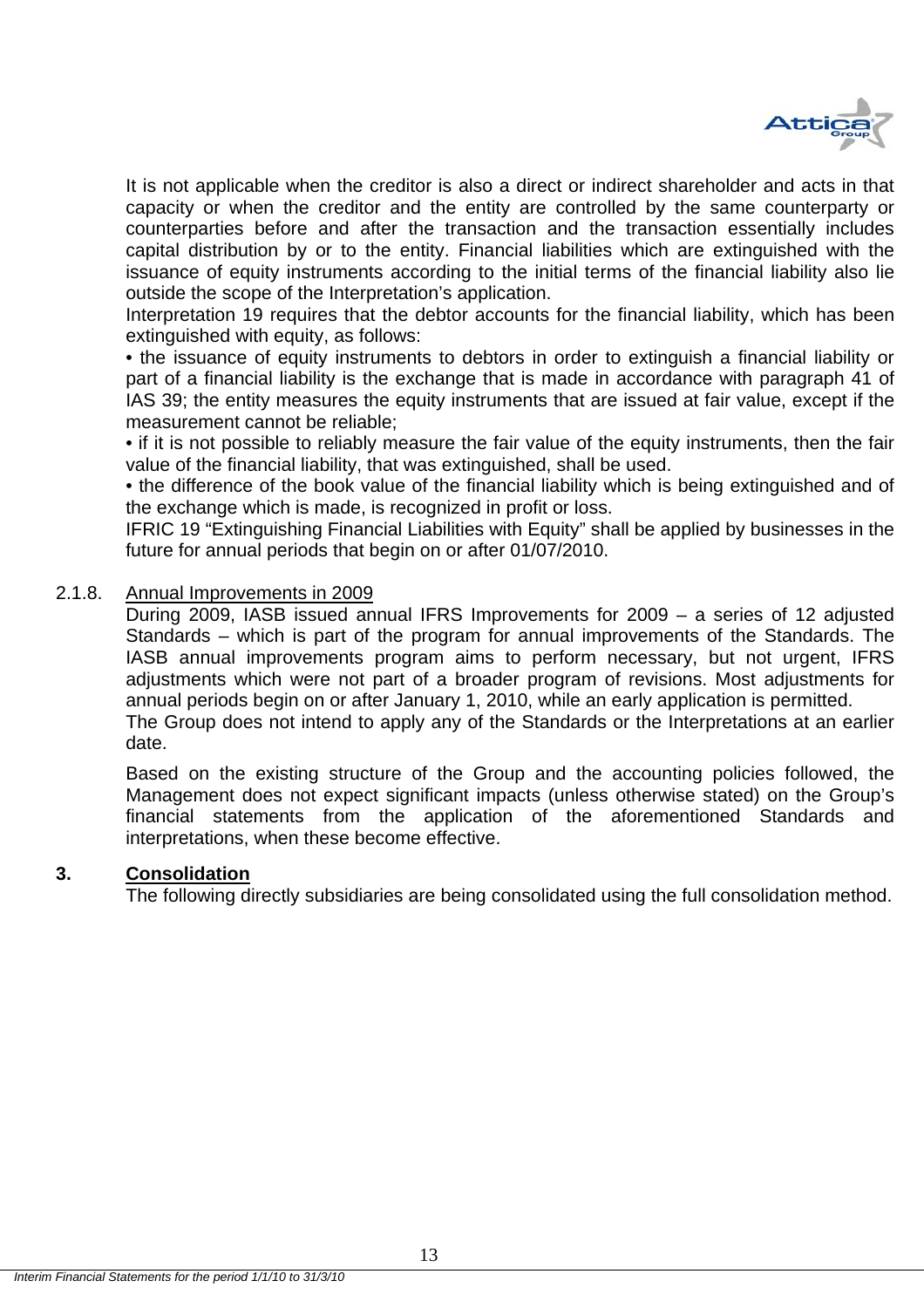

|                                                             | 3 1/U3/ZU I U      |             |                                                            |            |         |                            |                                       |                                         |
|-------------------------------------------------------------|--------------------|-------------|------------------------------------------------------------|------------|---------|----------------------------|---------------------------------------|-----------------------------------------|
| <b>Subsidiary</b>                                           | Carrying<br>amount | % of direct | % of indirect<br>participation participation participation | % of total | Country | Nature of<br>Relationship  | <b>Consolidation</b><br><b>Method</b> | <b>Unaudited</b><br><b>Fiscal Years</b> |
| SUPERFAST EPTA MC.                                          | 50                 | 100%        | 0%                                                         | 100%       | Greece  | <b>Direct</b>              | Full                                  | 2007 - 2009                             |
| SUPERFAST OKTO MC.                                          | 33                 | 100%        | 0%                                                         | 100%       | Greece  | <b>Direct</b>              | Full                                  | 2007-2009                               |
| SUPERFAST ENNEA MC.                                         | 4.762              | 100%        | 0%                                                         | 100%       | Greece  | <b>Direct</b>              | Full                                  | 2007 - 2009                             |
| SUPERFAST DEKA MC.                                          | 53                 | 100%        | 0%                                                         | 100%       | Greece  | <b>Direct</b>              | Full                                  | 2007 - 2009                             |
| NORDIA MC.                                                  | 26                 | 100%        | 0%                                                         | 100%       | Greece  | <b>Direct</b>              | Full                                  | 2007 - 2009                             |
| MARIN MC.                                                   | 2.309              | 100%        | 0%                                                         | 100%       | Greece  | <b>Direct</b>              | Full                                  | 2007 - 2009                             |
| <b>ATTICA CHALLENGE LTD</b>                                 | 4.774              | 100%        | 0%                                                         | 100%       | Malta   | <b>Direct</b>              | Full                                  |                                         |
| <b>ATTICA SHIELD LTD</b>                                    | 5.548              | 100%        | 0%                                                         | 100%       | Malta   | <b>Direct</b>              | Full                                  |                                         |
| ATTICA PREMIUM S.A.                                         | 751                | 100%        | 0%                                                         | 100%       | Greece  | Direct                     | Full                                  | 2006-2009                               |
| SUPERFAST DODEKA (HELLAS) INC. & CO<br><b>JOINT VENTURE</b> |                    | 0%          | 0%                                                         | 0%         | Greece  | Under common<br>management | Full                                  | 2007-2009                               |
| SUPERFAST FERRIES S.A.                                      | 1                  | 100%        | 0%                                                         | 100%       | Liberia | <b>Direct</b>              | Full                                  | 2007-2009                               |
| SUPERFAST PENTE INC.                                        | 14.060             | 100%        | 0%                                                         | 100%       | Liberia | <b>Direct</b>              | Full                                  | 2007-2009                               |
| SUPERFAST EXI INC.                                          | 30.793             | 100%        | 0%                                                         | 100%       | Liberia | <b>Direct</b>              | Full                                  | 2007-2009                               |
| SUPERFAST ENDEKA INC.                                       | 32.281             | 100%        | 0%                                                         | 100%       | Liberia | <b>Direct</b>              | Full                                  | 2007-2009                               |
| SUPERFAST DODEKA INC.                                       | 4.745              | 100%        | 0%                                                         | 100%       | Liberia | <b>Direct</b>              | Full                                  | 2007-2009                               |
| BLUE STAR FERRIES MARITIME S.A.                             | 314.814            | 100%        | 0%                                                         | 100%       | Greece  | <b>Direct</b>              | Full                                  | 2008-2009                               |
| BLUE STAR FERRIES JOINT VENTURE                             |                    | 0%          | 0%                                                         | 0%         | Greece  | Under common<br>management | Full                                  | 2008-2009                               |
| <b>BLUE STAR FERRIES S.A.</b>                               | 3.668              | 100%        | 0%                                                         | 100%       | Liberia | <b>Direct</b>              | Full                                  | 2009                                    |
| <b>WATERFRONT NAVIGATION COMPANY *</b>                      | $\mathbf{1}$       | 100%        | 0%                                                         | 100%       | Liberia | <b>Direct</b>              | Full                                  |                                         |
| THELMO MARINE S.A.                                          | 77                 | 100%        | 0%                                                         | 100%       | Liberia | <b>Direct</b>              | Full                                  |                                         |
| <b>BLUE ISLAND SHIPPING INC.</b>                            | 29                 | 100%        | 0%                                                         | 100%       | Panama  | <b>Direct</b>              | Full                                  |                                         |
| STRINTZIS LINES SHIPPING LTD.                               | 22                 | 100%        | 0%                                                         | 100%       | Cyprus  | <b>Direct</b>              | Full                                  |                                         |
| SUPERFAST ONE INC.                                          | 18.939             | 100%        | 0%                                                         | 100%       | Liberia | <b>Direct</b>              | Full                                  | 2008-2009                               |
| SUPERFAST TWO INC.                                          | 19.891             | 100%        | 0%                                                         | 100%       | Liberia | <b>Direct</b>              | Full                                  | 2009                                    |
| ATTICA FERRIES M.C.                                         | 25.724             | 100%        | 0%                                                         | 100%       | Greece  | <b>Direct</b>              | Full                                  | 2009                                    |
| ATTICA FERRIES M.C. & CO JOINT<br><b>VENTURE</b>            |                    | 0%          | 0%                                                         | 0%         | Greece  | Under common<br>management | Full                                  | 2008-2009                               |
| <b>BLUE STAR M.C.</b>                                       | 19.301             | 100%        | 0%                                                         | 100%       | Greece  | <b>Direct</b>              | Full                                  | 2009                                    |
| <b>BLUE STAR FERRIES M.C.</b>                               | 19.359             | 100%        | 0%                                                         | 100%       | Greece  | Direct                     | Full                                  | 2009                                    |

**31/03/2010**

For the subsidiaries registered outside the European Union, which do not have an establishment in Greece, obligation for taxation audit.

For all the companies of the Group, there are no changes of the method of consolidation.

The 100% subsidiaries BLUE STAR M.C. and BLUE STAR FERRIES M.C. are consolidating for the first time the second quarter of 2009.

There are not companies which have not been consolidated in the present period while they have been consolidated either in the previous period or in the same period of the fiscal year 2009.

There are no companies of the Group which have not been consolidated in the consolidated financial statements.

### **4 Related Party disclosures**

4.1. Intercompany transactions between ATTICA HOLDINGS S.A. and other companies of Attica **Group** 

For the period 1/1-31/3/2010, there are no intercompany transactions between the parent company and the subsidiary companies of the Group .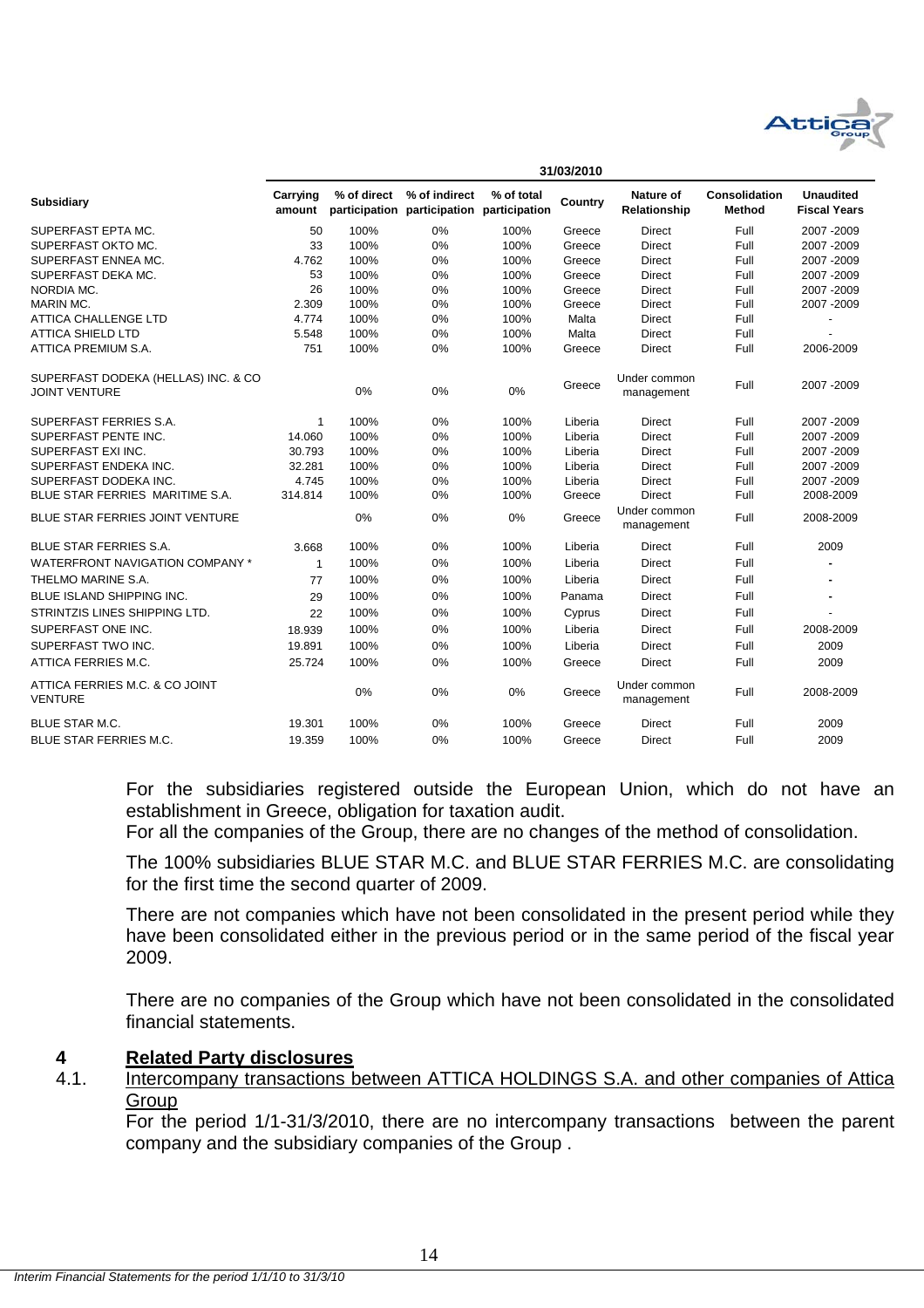

The Company has an obligation of  $\epsilon$  11.782 thousand to all the entities of BLUE STAR GROUP.

The intercompany balances as at 31/3/2010 between the Group's companies arising from its corporate structure ( see § 4.1. of the financial statements at 31/12/2009) are the following:

- a) Between the shipowning companies of the Group stood at  $\epsilon$  117.637 thousand.
- b) Sales and balances of Attica Premium S.A. arising from its transactions with the Group's maritime entities stood at €590 thousand and € 8.254 thousand respectively.
- c) Between Attica Ferries MC & Co Joint Venture and the shipowning companies of the Group stood at € 54.432 thousand.

The transactions between Attica Premium S.A. and the other companies of Attica Group have been priced with market terms.

The above amounts are written-off in the consolidated accounts of ATTICA GROUP.

### 4.1.1. Intercompany transactions between ATTICA HOLDINGS S.A. and the companies of MARFIN INVESTMENT Group

| <b>COMPANIES</b>                  | <b>Sales</b> | Purchases | Receivables Payables<br>from | to  |
|-----------------------------------|--------------|-----------|------------------------------|-----|
| GEFSIPLOIA S.A.                   | 1.237        | 124       | 500                          |     |
| VIVARTIA S.A.                     | 19           |           |                              |     |
| S. NENDOS S.A.                    |              | 5         |                              | 5   |
| <b>HELLENIC CATERING S.A.</b>     | 5            | 32        | 2                            | 34  |
| HELLENIC FOOD SERVICE PATRON S.A. |              | 98        |                              | 141 |
| Y-LOGIMED                         |              | 58        |                              | 58  |
| MIG REAL ESTATE S.A.              |              | 26        | 17                           |     |
| SINGULAR LOGIC S.A.               |              | 21        |                              | 26  |
| SINGULAR LOGIC INTERGRATOR S.A.   |              |           |                              | 2   |
|                                   | 1.261        | 364       | 519                          | 266 |

#### 4.1.2. Intercompany transactions between ATTICA HOLDINGS S.A. and MARFIN POPULAR BANK

|                           | Group      | Company    |
|---------------------------|------------|------------|
|                           | 31/03/2010 | 31/03/2010 |
| Cash and cash equivalents | 31.025     | 17.337     |
| <b>Borrowings</b>         | 653        |            |
| <b>Financial income</b>   | 188        | 158        |
| <b>Financial expenses</b> | 19         | 10         |

### 4.2. Guarantees

 The parent company has guaranteed to lending banks the repayment of loans of the Group's vessels amounting € 405.913 thousand.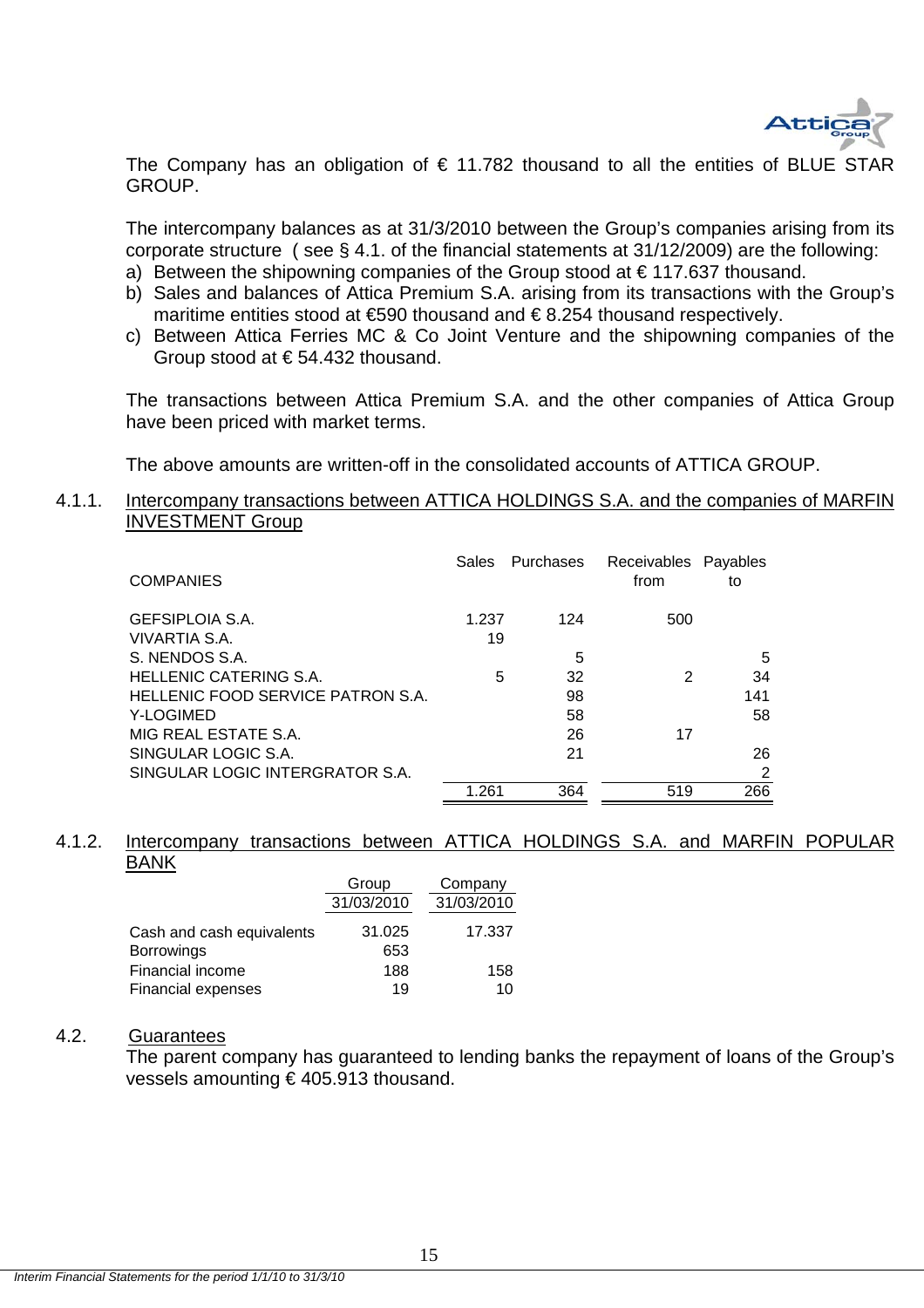

## 4.3. Board of Directors and Executive Directors' Fees

#### **Key management compensation**

|                                     | Amounts in $\epsilon$ |            |
|-------------------------------------|-----------------------|------------|
|                                     | 31/03/2010            | 31/03/2009 |
| Salaries & other employees benefits | 880                   | 607        |
| Social security costs               | 69                    | 44         |
| B.O.D. Remuneration                 |                       |            |
| <b>Termination benefits</b>         |                       |            |
| Other long-term benefits            |                       |            |
| Share-based payments                |                       |            |
| <b>Total</b>                        | 949                   | 651        |
|                                     | 31/03/2010            | 31/03/2009 |
| Number of key management personnel  | 14                    | 14         |

Key management personnel are those persons having authority and responsibility for planning, directing and controlling the activities of the entity, directly or indirectly, including any director (whether executive or otherwise) of that entity.

### **5. General information for the Financial Statements (period 1-1 to 31-03-2010)**

The figures of the period  $1/1 - 31/3/2010$  are not fully comparable with the corresponding figures of continuing operations of the previous year because:

- a) the vessel Superfast V operated in Adriatic Sea during the whole course of the first quarter of 2009, while in the present period was deployed until its sale on 16/2/2010.
- b) the vessel Superfast Two has been deployed in the present period. The above vessel has not been owned by the Group the previous year.
- c) the vessel Blue Horizon operated in Adriatic Sea during the whole course of the first quarter of 2009, while in the present period is deployed in domestic routes and particularly in Piraeus – Rhodes – Piraeus route.

# 5.1. Revenue Analysis and Geographical Segments Report

The Group has decided to provide information based on the geographical segmentation of its operations.

The Group operates in the Greek Domestic Routes and in Adriatic Sea The Group's vessels provide transportation services to passengers, private vehicles and freight.

### **Seasonality**

The Company's sales are highly seasonal. The highest traffic for passengers and vehicles is observed during the months July, August and September while the lowest traffic for passengers and vehicles is observed between November and February. On the other hand, freight sales are not affected significantly by seasonality.

The Company, as a holding company, does not have any sales activity and for this reason there is no revenue analysis by geographical segment.

The consolidated results and other information per segment for the period 1/01 – 31/03 2010 are as follows: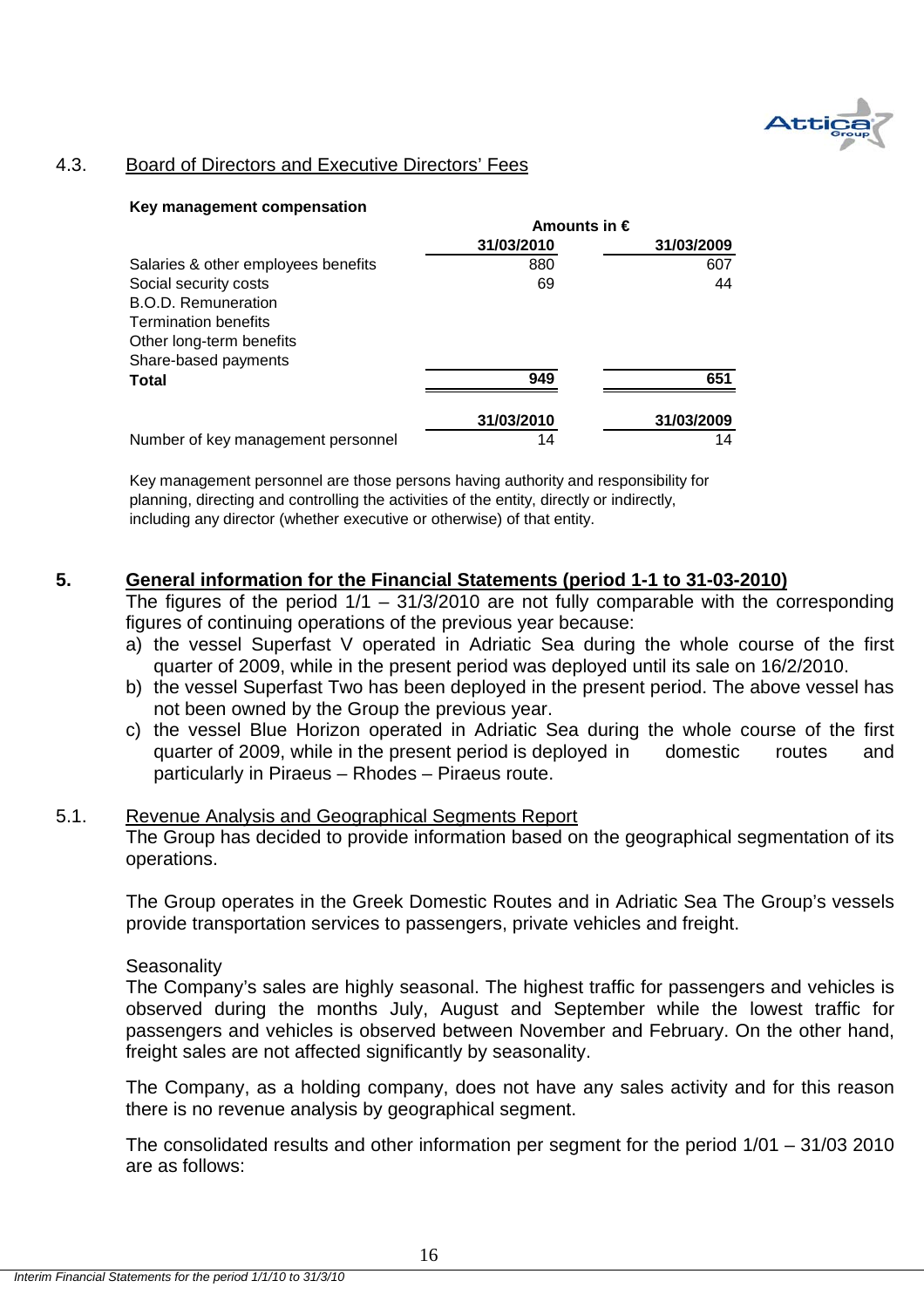

|                                                         | <b>GROUP</b>       |              |                    |           |  |  |
|---------------------------------------------------------|--------------------|--------------|--------------------|-----------|--|--|
|                                                         | 1/1-31/03/2010     |              |                    |           |  |  |
| <b>Geographical Segment</b>                             | Domestic<br>Routes | Adriatic Sea | Other <sup>*</sup> | Total     |  |  |
| Fares                                                   | 26.212             | 20.764       |                    | 46.976    |  |  |
| <b>On-board Sales</b>                                   | 1.876              | 2.709        |                    | 4.585     |  |  |
| <b>Travel Agency Services (Intersector Sales)</b>       |                    |              | 642                | 642       |  |  |
| <b>Intersector Sales Write-offs</b>                     |                    |              | $-617$             | $-617$    |  |  |
| <b>Total Revenue</b>                                    | 28.088             | 23.473       | $\overline{25}$    | 51.586    |  |  |
| <b>Operating Expenses</b>                               | $-30.880$          | $-26.027$    | $-20$              | $-56.927$ |  |  |
| Management & Distribution Expenses                      | $-6.410$           | $-4.270$     | $-790$             | $-11.470$ |  |  |
| Other revenue / expenses                                | 35                 | 12           | 7                  | 54        |  |  |
| Earnings before taxes, investing and financial results  | $-9.167$           | $-6.812$     | $-778$             | $-16.757$ |  |  |
| <b>Financial results</b>                                | $-2.755$           | $-2.555$     | $\frac{145}{145}$  | $-5.165$  |  |  |
| Earnings before taxes, investing and financial results, |                    |              |                    |           |  |  |
| depreciation and amortization                           | $-5.053$           | $-4.278$     | $-694$             | $-10.025$ |  |  |
| Profit/Loss before Taxes                                | $-11.973$          | $-9.367$     | $-582$             | $-21.922$ |  |  |
| Income taxes                                            | $-10$              | $-15$        |                    | $-25$     |  |  |
| Profit/Loss after Taxes                                 | $-11.983$          | $-9.382$     | $-582$             | $-21.947$ |  |  |
| Property, plant & equipment                             |                    |              |                    |           |  |  |
| Vessels' Book Value at 01/01                            | 386.392            | 320.171      |                    | 706.563   |  |  |
| Improvements / Additions                                |                    | 143          |                    | 143       |  |  |
| Vessels' redeployment                                   |                    |              |                    |           |  |  |
| Depreciation for the Period                             | $-4.029$           | $-2.477$     |                    | $-6.506$  |  |  |
| Net Book Value of vessels at 31/03                      | 382.363            | 317.837      |                    | 700.200   |  |  |
| Other tangible Assets                                   | 1.339              | 1.300        | 28.219             | 30.858    |  |  |
| <b>Total Net Fixed Assets</b>                           | 383.702            | 319.137      | 28.219             | 731.058   |  |  |
| Secured loans                                           | 182.402            | 174.799      | 468                | 357.669   |  |  |
| Customer geographic distribution                        |                    |              |                    |           |  |  |
| Greece                                                  | 46.384             |              |                    |           |  |  |
| Europe                                                  | 5.162              |              |                    |           |  |  |
| Third countries                                         | 40                 |              |                    |           |  |  |
| <b>Total Fares &amp; Travel Agency Services</b>         | 51.586             |              |                    |           |  |  |

\* The column "Other" includes the parent company, the 100% subsidiary ATTICA PREMIUM S.A. and the subsidiaries shipowning companies of the under construction vessels.

The revenue of the Group is derived from the agents based abroad.

## Agreements sheet of Assets and Liabilities at 31/03/2010

| Net Book Value of vessels            | €700.200 |
|--------------------------------------|----------|
| <b>Unallocated Assets</b>            | €211.907 |
| <b>Total Assets</b>                  | €912.107 |
| Long-term and Short-term liabilities | €357,669 |
| <b>Unallocated Liabilities</b>       | € 57.330 |
| <b>Total Liabilities</b>             | €414.999 |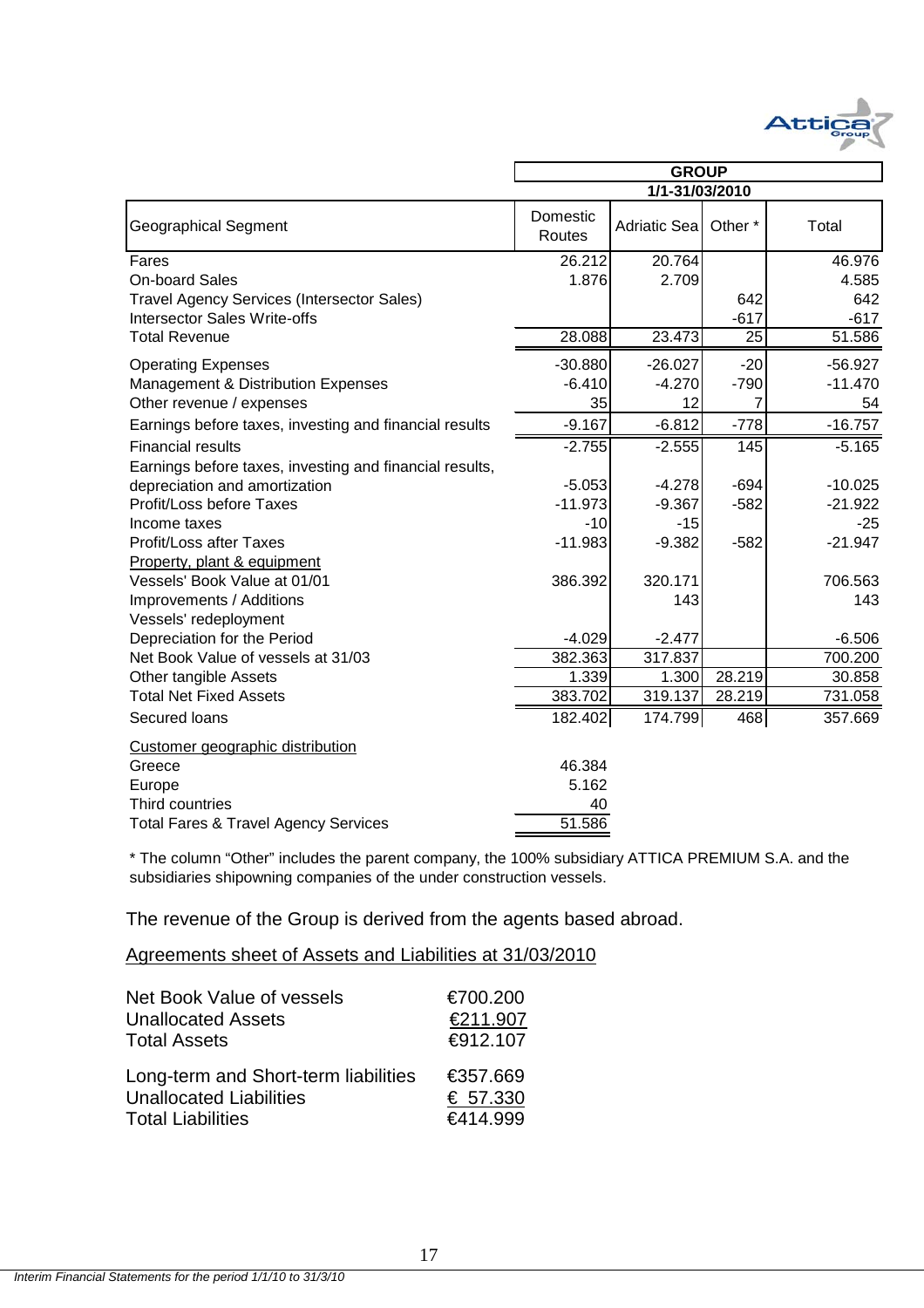

The vessels owned by the Group have been mortgaged as security of long term borrowings for an amount of Euro 653.950 thousand.

Revenue from Fares in Domestic routes includes the grants received for public services performed under contracts with the Ministry of Mercantile Marine, Aegean and Island Policy amounting  $\epsilon$  2.377 thousand for the period 1/01 – 31/03/2010 and  $\epsilon$  1.543 thousand for the period 1/01 – 31/03/2009.

The consolidated results and other information per segment for the period 1/01 – 31/03 2009 are as follows:

|                                                         | <b>GROUP</b>       |                     |                |           |  |
|---------------------------------------------------------|--------------------|---------------------|----------------|-----------|--|
|                                                         |                    |                     | 1/1-31/03/2009 |           |  |
| Geographical Segment                                    | Domestic<br>Routes | <b>Adriatic Sea</b> | Other          | Total     |  |
| Fares                                                   | 23.142             | 25.202              |                | 48.344    |  |
| <b>On-board Sales</b>                                   | 1.443              | 3.325               |                | 4.768     |  |
| Travel Agency Services (Intersector Sales)              |                    |                     | 863            | 863       |  |
| <b>Intersector Sales Write-offs</b>                     |                    |                     | $-734$         | $-734$    |  |
| <b>Total Revenue</b>                                    | 24.585             | 28.527              | 129            | 53.241    |  |
| <b>Operating Expenses</b>                               | $-24.174$          | $-29.725$           | $-30$          | $-53.929$ |  |
| Management & Distribution Expenses                      | $-5.662$           | $-5.366$            | $-861$         | $-11.888$ |  |
| Other revenue / expenses                                | 35                 | 4                   | 127            | 166       |  |
| Earnings before taxes, investing and financial results  | $-5.216$           | $-6.560$            | $-635$         | $-12.410$ |  |
| <b>Financial results</b>                                | $-1.613$           | $-1.868$            | 1.112          | $-2.369$  |  |
| Earnings before taxes, investing and financial results, |                    |                     |                |           |  |
| depreciation and amortization                           | $-1.661$           | $-3.194$            | $-608$         | $-5.463$  |  |
| Profit/Loss before Taxes                                | $-6.829$           | $-8.427$            | 477            | $-14.779$ |  |
| Income taxes                                            |                    | 24                  | 7              | 34        |  |
| Profit/Loss after Taxes                                 | $-6.832$           | $-8.451$            | 470            | $-14.812$ |  |
| Property, plant & equipment                             |                    |                     |                |           |  |
| Vessels' Book Value at 01/01                            | 212.728            | 526.322             |                | 739.050   |  |
| Improvements / Additions                                |                    | 70                  |                | 70        |  |
| Vessels' redeployment                                   | 86.077             | $-86.077$           |                | 0         |  |
| Vessel acquisitions in the present period               |                    |                     |                | 0         |  |
| Vessels' Disposals                                      |                    |                     |                | $\Omega$  |  |
| Depreciation for the Period                             | $-4.130$           | $-2.592$            |                | $-6.722$  |  |
| Net Book Value of vessels at 31/03                      | 294.675            | 437.723             | $\Omega$       | 732.398   |  |
| Other tangible Assets                                   |                    |                     | 5.684          | 5.684     |  |
| <b>Total Net Fixed Assets</b>                           | 294.675            | 437.723             | 5.684          | 738.082   |  |
| Secured loans                                           | 192.097            | 197.318             |                | 389.415   |  |
| Customer geographic distribution                        |                    |                     |                |           |  |
| Greece                                                  | 46.601             |                     |                |           |  |
| Europe                                                  | 6.505              |                     |                |           |  |
| Third countries                                         | 135                |                     |                |           |  |
| <b>Total Fares &amp; Travel Agency Services</b>         | 53.241             |                     |                |           |  |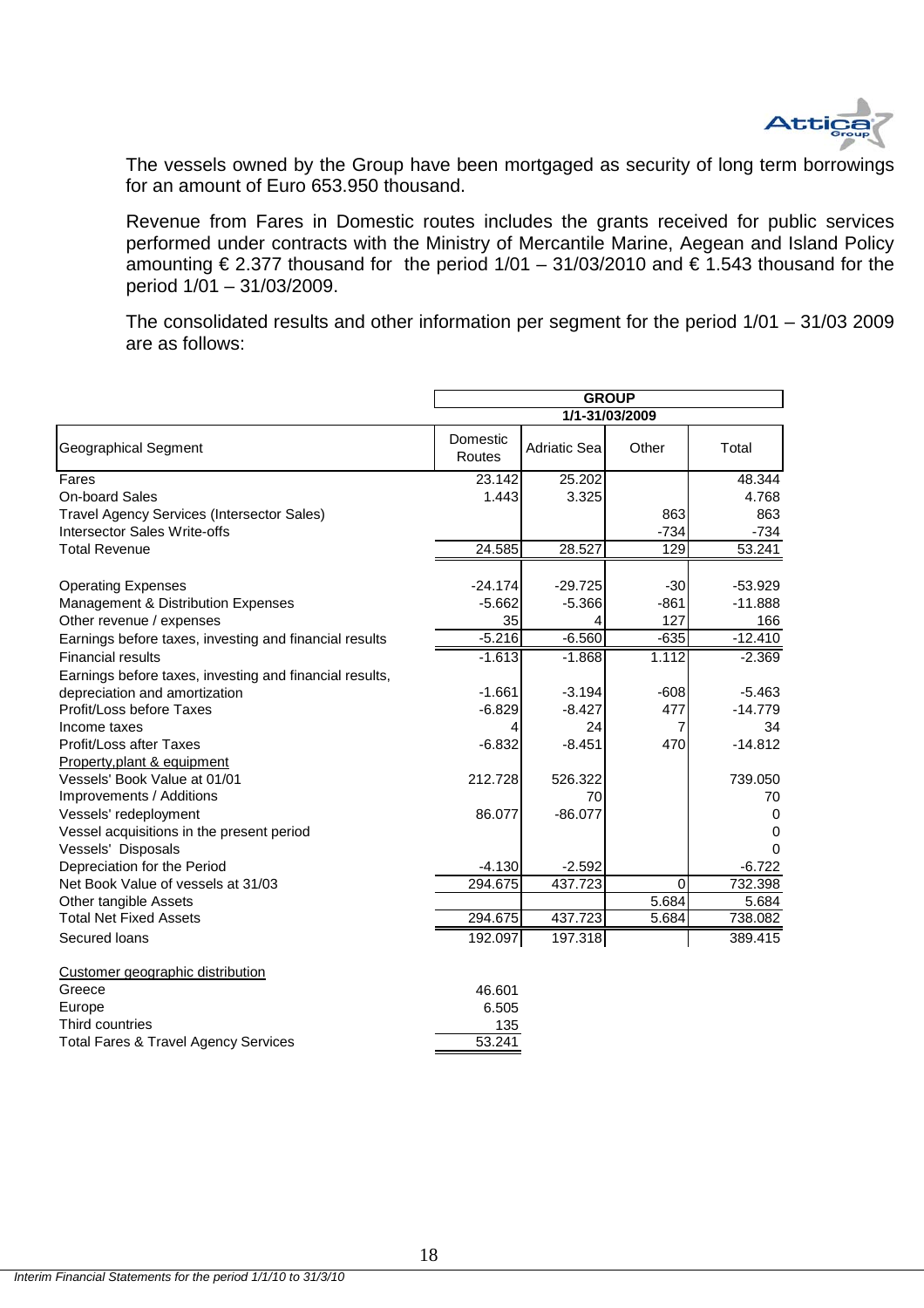

Agreements sheet of Assets and Liabilities at 31/03/2009

| Net Book Value of vessels            | € 732.398 |
|--------------------------------------|-----------|
| <b>Unallocated Assets</b>            | € 208.720 |
| <b>Total Assets</b>                  | € 941.118 |
| Long-term and Short-term liabilities | €389.415  |
| <b>Unallocated Liabilities</b>       | € 62.030  |
| <b>Total Liabilities</b>             | €451.445  |

### 5.2. Cost of sales

Cost of sales has been negatively affected by  $\epsilon$  2.998 thousand. Approximately compared to the previous period due to the higher fuel oil prices. This negative development has also affected the items "Earnings before taxes, investing and financial results, depreciation and amortization", "Profit/(loss) before taxes" and "Profit/(loss) after taxes".

### 5.3. Earning per share – basic

Earning per share – basic are calculated by dividing the profit or loss attributable to shareholders of the parent company, by the weighted average number of ordinary shares in issue during the year.

Calculation of the weighted average number of shares

|            |                   |            | <u>advancement of the thoughteen diverside from the official ac</u> |                                   |
|------------|-------------------|------------|---------------------------------------------------------------------|-----------------------------------|
| Date       | Dates circulation | Weighing   | Number of shares                                                    | Weighted average number of shares |
| 01/01/2010 |                   | 0.18888889 | 141.613.700                                                         | 26.749.254                        |
| 18/01/2010 | 73                | 0.81111111 | 162.424.000                                                         | 131.743.911                       |
|            |                   |            |                                                                     | 158.493.165                       |

### 5.4. Tangible assets

Tangible assets decreased compared to 31/12/2009. This decrease was due to the depreciations of the present period.

### 5.5. Derivatives

Derivatives include the hedging of the foreign currency risk in Euro/Usd. The Group through its subsidiaries Blue Star MC and Blue Star Ferries MC, agreed with Daewoo Shipbuilding and Marine Engineering Co. Ltd. (DSME), Korea for the building of two new fast carpassenger ferries. The agreement consideration is in USD. In June and September 2009 the shipowning companies of the under construction vessels, Blue Star Ferries M.C. and Blue star M.C., have made exchange forward agreements purchasing in USD. As a result, the Group's exposure to foreign currency risk has been limited to 10% of the total cost of the two vessels.

### 5.6. Other current assets

Other current assets increased compared to 31/12/2009. This increase was due to the vessels' dry dock.

### 5.7. Cash and cash equivalents

Cash and cash equivalents increased compared to 31/12/2009 due to the share capital increase which stood at  $\epsilon$  41.620 thousand and due to the sale of the RoPax vessel Superfast V amounting € 81.500 thousand. During the first half 2010 the Group has paid the amount of € 47.245 thousand against its long-term borrowings and the fully repayment of the loan of the vessel Superfast V.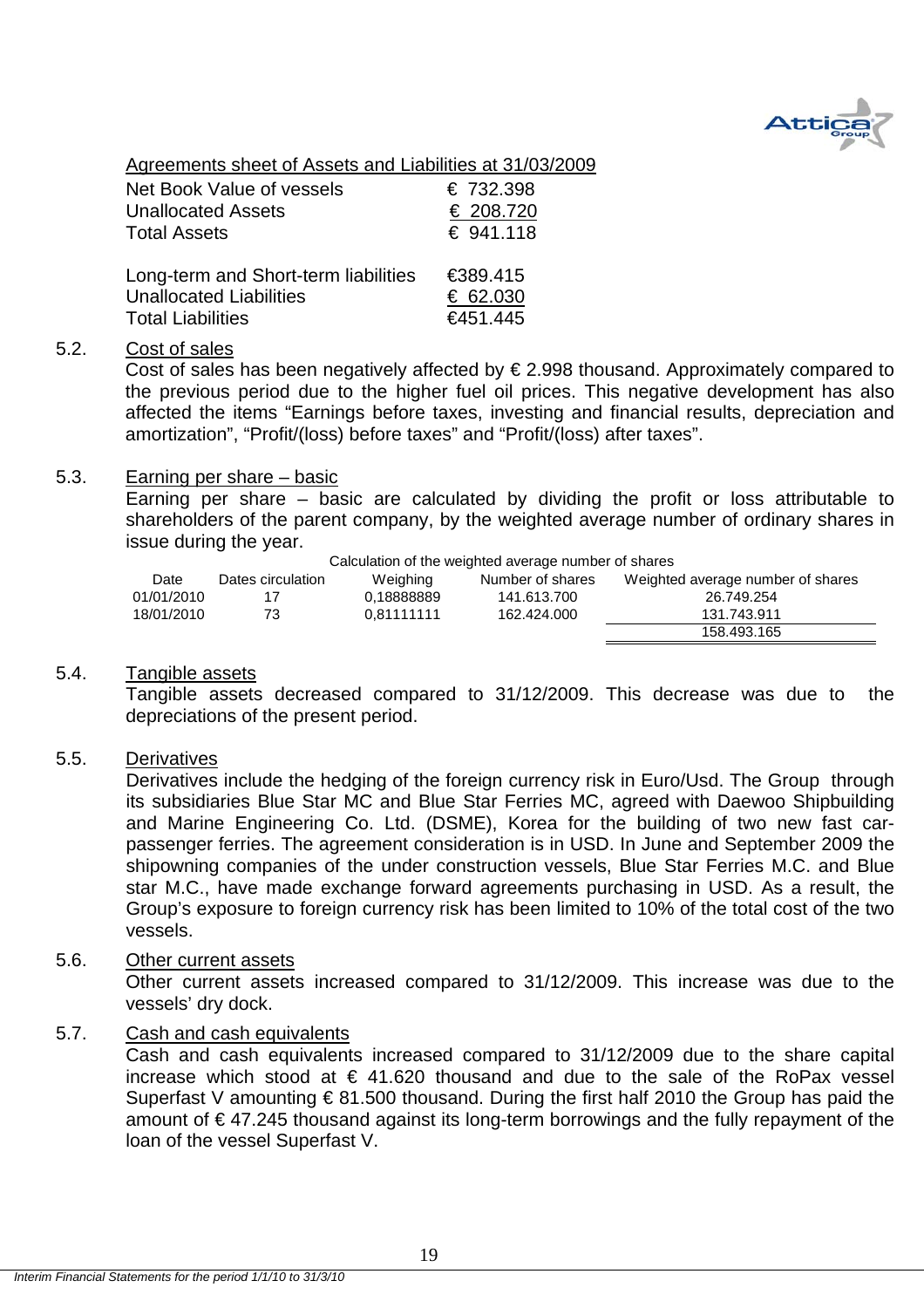

### 5.8. Share capital – Share premium

The share capital increase was completed on 14<sup>th</sup> January 2010. The proceeds of the capital increase are € 41.620 thousand. The share capital amounts to € 134.812 thousand and is divided in 162,424,000 common registered voting shares with a nominal value of € 0.83 each.

| <b>GROUP</b>                               | Number of<br><b>Shares</b> | Value of common<br><b>Nominal value</b> |                           | Share premium |
|--------------------------------------------|----------------------------|-----------------------------------------|---------------------------|---------------|
| Balance as of 01/01/2010                   | 141.613.700                | 0,83                                    | 117.539                   | 266.560       |
| Capitalisation of share premium            |                            |                                         |                           |               |
| Share issue                                |                            |                                         |                           |               |
| - Common                                   | 20.810.300                 |                                         | 17,273                    | 24.348        |
| - Preference                               |                            |                                         |                           |               |
| Expenses related to share capital increase |                            |                                         |                           | $-294$        |
| Balance as of 31/03/2010                   | 162.424.000                | 0,83                                    | 134.812                   | 290.614       |
| <b>COMPANY</b>                             | Number of<br><b>Shares</b> | <b>Nominal value</b>                    | Value of common<br>shares | Share premium |
| <b>Balance as of 01/01/2010</b>            | 141.613.700                | 0,83                                    | 117.539                   | 266.560       |
| Capitalisation of share premium            |                            |                                         |                           |               |
| Share issue                                |                            |                                         |                           |               |
| - Common                                   | 20.810.300                 |                                         | 17.273                    | 24.348        |
| - Preference                               |                            |                                         |                           |               |
| Expenses related to share capital increase |                            |                                         |                           | $-294$        |
| Balance as of 31/03/2010                   | 162.424.000                | 0,83                                    | 134.812                   | 290.614       |

For the Group, "Total comprehensive income for the period after tax" amounting  $- \epsilon$  15.268 thousand refer to the Group's expense,  $- \epsilon$  21.947 thousand, to the interest rate cash flow hedging of the Group's loans, € 2.485 thousand and to the exchange differences on translating foreign operations, € 4.194 thousand.

### 5.9. Other short – term liabilities

"Other short-term liabilities" increased mainly due to the "Deferred income" which refer to passenger tickets issued but not yet travelled until 31/3/2010, as well as to the "Deferred expenses".

### **6. Other information**

### 6.1. Unaudited fiscal years

The parent company has been audited by tax authorities until the fiscal year 2007.

All the companies included in the consolidation of Superfast Group have been audited by tax authorities until the fiscal year 2006.

All the companies included in the consolidation of Blue Star Group has been audited by tax authorities until the fiscal year 2007. The only exception to the above is the subsidiary company Blue Star Ferries S.A. which has been audited by tax authorities until the fiscal year 2008 .

The subsidiary company Attica Premium S.A. has been audited by tax authorities until the fiscal year 2005.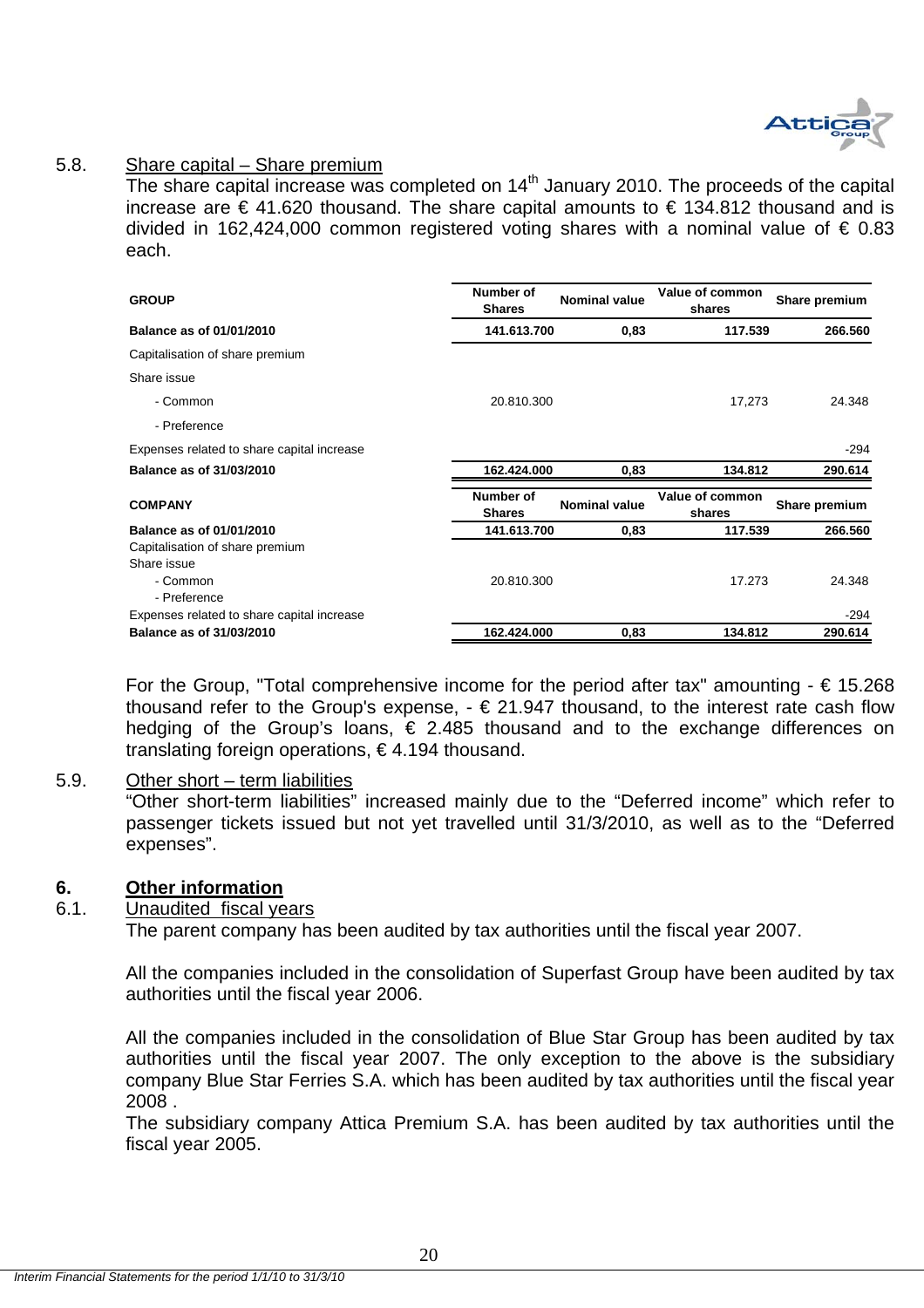

The subsidiaries of ATTICA HOLDINGS S.A. have already made a tax provision of  $\epsilon$  146 thousand for the unaudited fiscal years. The parent company has made a tax provision of  $\epsilon$ 20 thousand.. For the subsidiaries registered outside the European Union, which do not have an establishment in Greece, there is no obligation for taxation audit.

6.2. Payments of borrowings

During the period 1/1-31/3/2010, the Group has paid the amount of  $\epsilon$  47.245 thousand against its long-term borrowings.

Furthermore, the Group paid the amount of  $\epsilon$  144 thousand against finance leases.

- 6.3. Payments of finance and operating leases The finance leases that have been recognized in the income statement of the period 1/1 -31/03/2010, amount € 69 thousand. The operating leases that have been recognized in the income statement of the period 1/1 - 31/03/2010, amount € 468 thousand.
- 6.4. Provisions

Superfast Group has made a provision amounting  $\epsilon$  462 thousand which concerns claim for compensation from the crew that was employed on board the sold vessels previously deployed in the Baltic Sea. The case is under litigation.

- 6.5. Contingent assets and liabilities
	- a) Granted guarantees

The following letters of guarantee have been provided to secure liabilities of the Group and the Company and were in force on 31/03/2010:

|                    | <b>GROUP</b><br>31/03/2010 | <b>COMPANY</b><br>31/03/2010 |
|--------------------|----------------------------|------------------------------|
| Granted guarantees | 1.887                      |                              |

b) Commitments for purchases and capital expenditure

Purchase contracts, in force on 31/03/2010, are as follow:

|                    | <b>GROUP</b><br>31/03/2010 | <b>COMPANY</b><br>31/03/2010 |
|--------------------|----------------------------|------------------------------|
| Purchase contracts | 111.231                    | ---                          |

The above contracts refer mainly to the Group's contingent liability for the purchase of two new building car-passenger ferries at Daewoo Shipbuilding and Marine Engineering, korea.

### c) Undertakings

On 31/03/2010 the Group and the Company have the following liabilities which derive from the operating lease agreements and are payable as follows: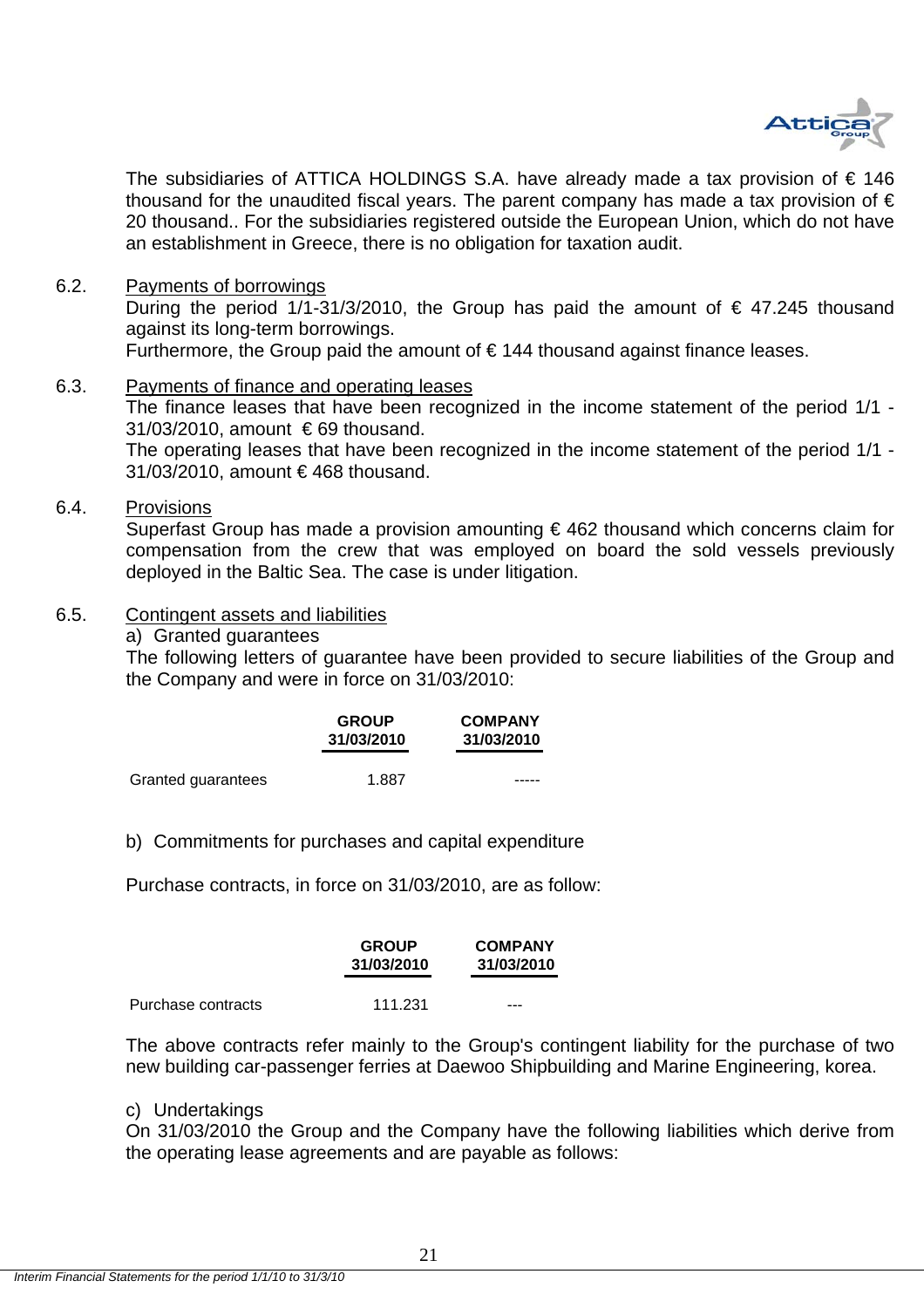

|                      | <b>GROUP</b><br>31/03/2010 | <b>COMPANY</b><br>31/03/2010 |
|----------------------|----------------------------|------------------------------|
| Within 1 year        | 1.436                      | 291                          |
| Between 2 to 5 years | 5.602                      | 1.164                        |
| Over 5 years         | 8.485                      | 1.746                        |
|                      | 15.523                     | 3.201                        |

### d) Financial lease commitments

On 31/03/2010 the Group and the Company have the following liabilities which derive from the operating lease commitments and are payable as follows:

|                      | <b>GROUP</b><br>31/03/2010 | <b>COMPANY</b><br>31/03/2010 |
|----------------------|----------------------------|------------------------------|
| Within 1 year        | 368                        |                              |
| Between 2 to 5 years | 274                        |                              |
| Over 5 years         | 29                         |                              |
|                      |                            |                              |

### **7. Significant events**

The share capital increase was completed on 14<sup>th</sup> January 2010. The proceeds of the capital increase, which was covered by 92%, are  $\epsilon$  41.620 thousand corresponding to 20.810.300 new registered shares.

### **8. Events after the Balance Sheet date**

There are no events after the Balance Sheet Date.

Athens, May 25, 2010

THE PRESIDENT THE MANAGING THE DIRECTOR THE FINANCIAL OF THE B.O.D. DIRECTOR DIRECTOR CHARALAMPOS PASCHALIS PETROS VETTAS SPIROS PASCHALIS NIKOLAOS TAPIRIS